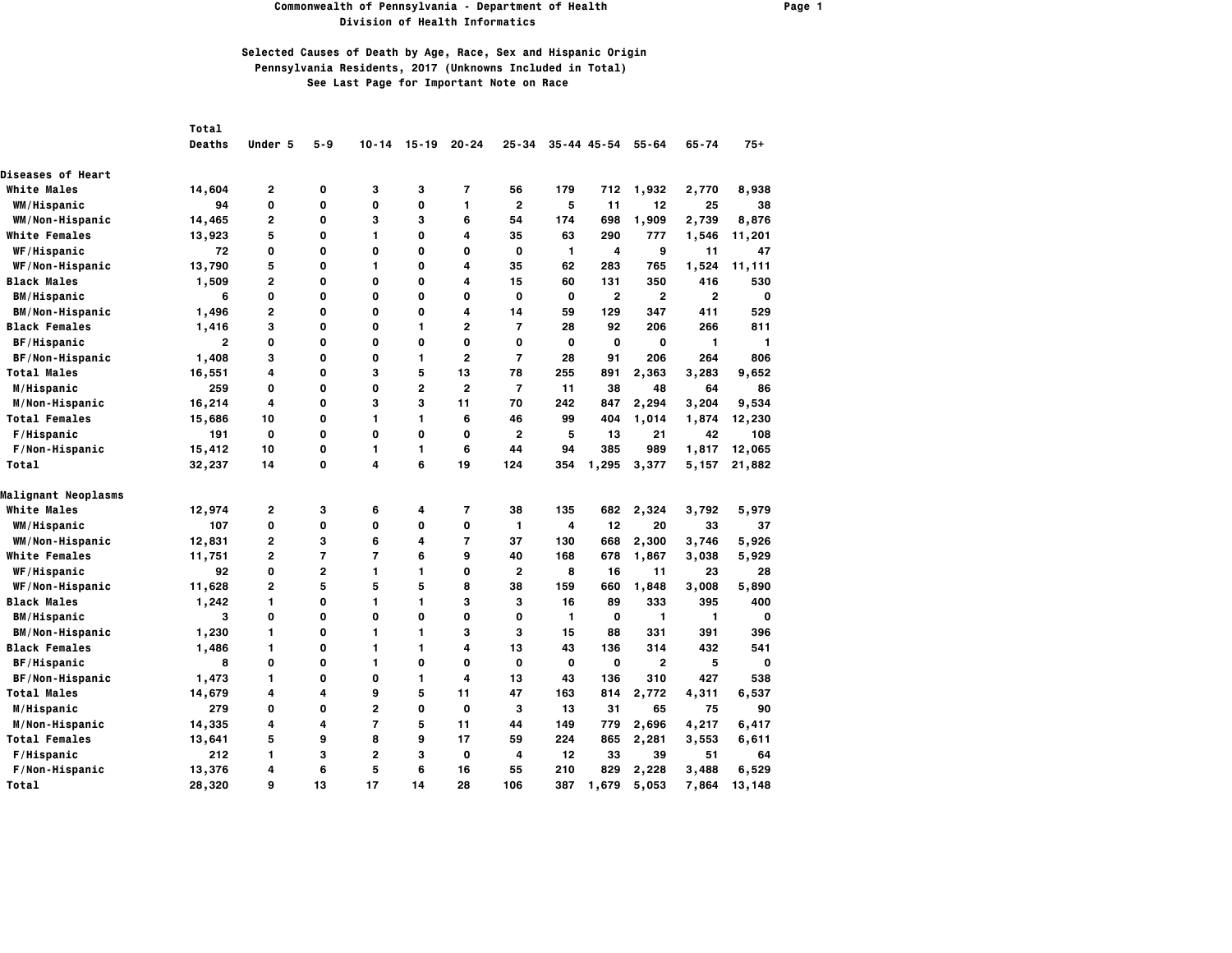### **Commonwealth of Pennsylvania - Department of Health Page 2 Division of Health Informatics**

|                                          | Total          |                |                |                |                         |                |                         |                         |                 |                         |              |                |
|------------------------------------------|----------------|----------------|----------------|----------------|-------------------------|----------------|-------------------------|-------------------------|-----------------|-------------------------|--------------|----------------|
|                                          | <b>Deaths</b>  | Under 5        | $5 - 9$        | $10 - 14$      | $15 - 19$               | $20 - 24$      | $25 - 34$               |                         | $35 - 44$ 45-54 | $55 - 64$               | $65 - 74$    | $75+$          |
| Cerebrovascular Disease                  |                |                |                |                |                         |                |                         |                         |                 |                         |              |                |
| <b>White Males</b>                       | 2,245          | 1              | 1              | 0              | 1                       | 1              | 2                       | 25                      | 69              | 212                     | 374          | 1,559          |
| WM/Hispanic                              | 24             | $\mathbf{o}$   | $\mathbf 0$    | O              | O                       | $\mathbf{o}$   | $\mathbf 0$             | $\mathbf{1}$            | $\overline{2}$  | 3                       | 5            | 13             |
| WM/Non-Hispanic                          | 2,215          | 1              | 1              | 0              | 1                       | 1              | $\overline{2}$          | 24                      | 67              | 208                     | 368          | 1,542          |
| <b>White Females</b>                     | 3,531          | 3              | 0              | 0              | $\mathbf 0$             | 1              | 4                       | 16                      | 57              | 141                     | 349          | 2,960          |
| WF/Hispanic                              | 39             | $\mathbf{1}$   | O              | 0              | O                       | $\mathbf{o}$   | O                       | $\mathbf{1}$            | O               | 3                       | 4            | 30             |
| WF/Non-Hispanic                          | 3,483          | $\mathbf{2}$   | 0              | 0              | 0                       | 1              | 4                       | 15                      | 57              | 138                     | 345          | 2,921          |
| <b>Black Males</b>                       | 293            | $\mathbf 0$    | $\mathbf 0$    | 1              | 1                       | $\mathbf 0$    | $\overline{2}$          | $\overline{7}$          | 25              | 57                      | 76           | 124            |
| <b>BM/Hispanic</b>                       | 0              | 0              | O              | 0              | 0                       | 0              | $\mathbf 0$             | 0                       | 0               | $\mathbf 0$             | 0            | 0              |
| <b>BM/Non-Hispanic</b>                   | 289            | $\mathbf{o}$   | $\mathbf 0$    | 1              | 1                       | 0              | $\overline{2}$          | $\overline{7}$          | 25              | 57                      | 75           | 121            |
| <b>Black Females</b>                     | 402            | $\mathbf 0$    | 1              | 0              | $\mathbf 0$             | 1              | 1                       | $\overline{\mathbf{4}}$ | 21              | 51                      | 79           | 244            |
| BF/Hispanic                              | 1              | $\mathbf{o}$   | $\Omega$       | O              | O                       | $\Omega$       | O                       | 0                       | 1               | $\mathbf 0$             | $\mathbf{o}$ | $\mathbf{o}$   |
| BF/Non-Hispanic                          | 401            | $\mathbf{o}$   | 1              | 0              | $\mathbf 0$             | 1              | 1                       | 4                       | 20              | 51                      | 79           | 244            |
| <b>Total Males</b>                       | 2,623          | $\overline{2}$ | 1              | 1              | $\overline{2}$          | 1              | 4                       | 34                      | 99              | 288                     | 464          | 1,727          |
| M/Hispanic                               | 59             | 1              | $\mathbf 0$    | 0              | O                       | $\mathbf{o}$   | 0                       | $\mathbf{2}$            | 6               | 12                      | 12           | 26             |
| M/Non-Hispanic                           | 2,551          | 1              | 1              | 1              | 2                       | 1              | 4                       | 32                      | 93              | 275                     | 449          | 1,692          |
| <b>Total Females</b>                     | 4,057          | 3              | 1              | $\mathbf 0$    | $\mathbf{o}$            | $\overline{2}$ | $\overline{7}$          | 22                      | 85              | 203                     | 451          | 3,283          |
| F/Hispanic                               | 77             | 1              | $\mathbf 0$    | 0              | O                       | 0              | 1                       | 1                       | 4               | $\overline{7}$          | 14           | 49             |
| F/Non-Hispanic                           | 3,971          | $\overline{2}$ | 1              | O              | O                       | 2              | 6                       | 21                      | 81              | 196                     | 437          | 3,225          |
| Total                                    | 6,680          | 5              | $\overline{2}$ | 1              | $\overline{\mathbf{c}}$ | 3              | 11                      | 56                      | 184             | 491                     | 915          | 5,010          |
| <b>Chronic Lower Respiratory Disease</b> |                |                |                |                |                         |                |                         |                         |                 |                         |              |                |
| <b>White Males</b>                       | 2,767          | 0              | 0              | 0              | 3                       | 0              | 6                       | 5                       | 51              | 292                     | 725          | 1,685          |
| WM/Hispanic                              | $\overline{7}$ | $\mathbf{o}$   | O              | 0              | 1                       | $\mathbf{o}$   | O                       | $\mathbf{o}$            | O               | $\mathbf{1}$            | з            | $\overline{2}$ |
| WM/Non-Hispanic                          | 2,747          | 0              | 0              | 0              | 2                       | 0              | 6                       | 5                       | 51              | 291                     | 718          | 1,674          |
| <b>White Females</b>                     | 3,355          | $\mathbf 0$    | $\mathbf 0$    | 2              | O                       | 0              | $\overline{2}$          | 10                      | 63              | 274                     | 693          | 2,311          |
| WF/Hispanic                              | 9              | $\mathbf{o}$   | $\mathbf 0$    | 0              | O                       | $\Omega$       | O                       | $\mathbf{o}$            | O               | $\mathbf{1}$            | 3            | 5              |
| WF/Non-Hispanic                          | 3,331          | $\mathbf{o}$   | $\mathbf 0$    | $\overline{2}$ | O                       | 0              | $\overline{2}$          | 10                      | 63              | 272                     | 686          | 2,296          |
| <b>Black Males</b>                       | 187            | $\mathbf 0$    | 0              | 0              | 1                       | $\mathbf{o}$   | $\overline{2}$          | $\mathbf 0$             | 11              | 34                      | 54           | 85             |
| <b>BM/Hispanic</b>                       | 0              | $\mathbf{o}$   | $\mathbf 0$    | 0              | O                       | 0              | O                       | 0                       | 0               | $\mathbf 0$             | 0            | $\mathbf 0$    |
| <b>BM/Non-Hispanic</b>                   | 187            | $\mathbf 0$    | O              | 0              | 1                       | 0              | $\overline{2}$          | 0                       | 11              | 34                      | 54           | 85             |
| <b>Black Females</b>                     | 242            | $\mathbf 0$    | 0              | 0              | 1                       | 1              | $\overline{\mathbf{c}}$ | 3                       | 17              | 45                      | 61           | 112            |
| BF/Hispanic                              | $\mathbf 0$    | $\mathbf{o}$   | $\mathbf 0$    | O              | O                       | 0              | O                       | $\mathbf{o}$            | $\mathbf 0$     | $\mathbf 0$             | $\mathbf 0$  | $\mathbf{o}$   |
| BF/Non-Hispanic                          | 242            | 0              | O              | 0              | 1                       | 1              | $\overline{2}$          | 3                       | 17              | 45                      | 61           | 112            |
| <b>Total Males</b>                       | 3,018          | $\mathbf 0$    | $\mathbf 0$    | O              | 4                       | 0              | 8                       | 6                       | 66              | 334                     | 791          | 1,809          |
| M/Hispanic                               | 24             | $\mathbf{o}$   | O              | 0              | 1                       | 0              | O                       | $\mathbf{o}$            | 3               | 3                       | 6            | 11             |
| M/Non-Hispanic                           | 2,976          | $\mathbf{o}$   | $\mathbf 0$    | O              | 3                       | 0              | 8                       | 6                       | 62              | 330                     | 780          | 1,787          |
| <b>Total Females</b>                     | 3,648          | $\mathbf 0$    | $\mathbf 0$    | $\overline{2}$ | 1                       | $\overline{2}$ | 4                       | 14                      | 81              | 323                     | 772          | 2,449          |
| F/Hispanic                               | 32             | $\mathbf{o}$   | $\mathbf 0$    | 0              | O                       | 1              | 0                       | $\mathbf{1}$            | 1               | $\overline{\mathbf{4}}$ | 9            | 16             |
| F/Non-Hispanic                           | 3,596          | 0              | O              | 2              | 1                       | 1              | 4                       | 13                      | 80              | 318                     | 757          | 2,420          |
| Total                                    | 6,666          | $\Omega$       | $\Omega$       | $\overline{2}$ | 5                       | $\overline{2}$ | 12                      | 20                      | 147             | 657                     | 1,563        | 4,258          |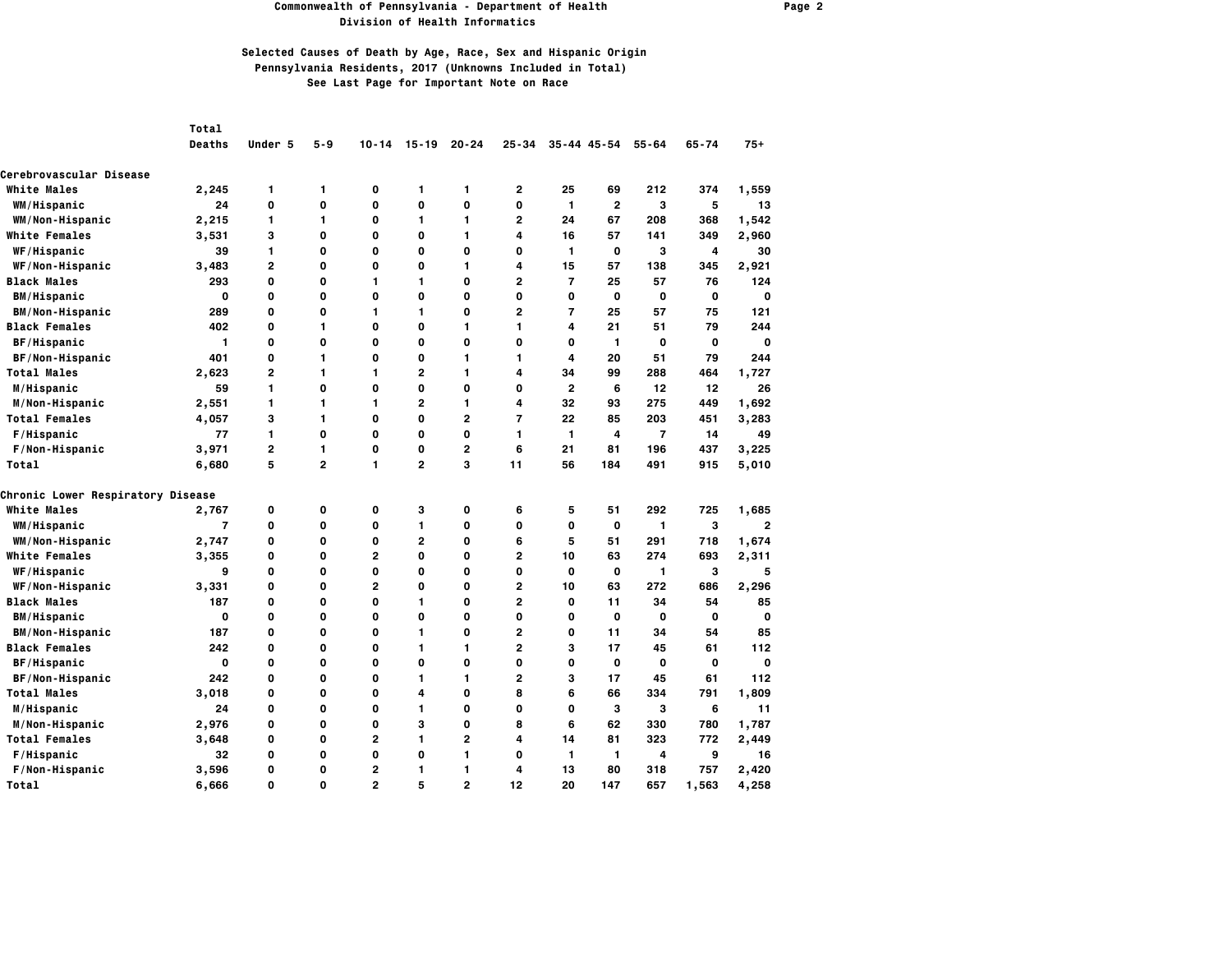#### **Commonwealth of Pennsylvania - Department of Health Page 3 Division of Health Informatics**

|                               | <b>Total</b>   |              |                |                |                |                |           |             |                 |                |             |                         |
|-------------------------------|----------------|--------------|----------------|----------------|----------------|----------------|-----------|-------------|-----------------|----------------|-------------|-------------------------|
|                               | <b>Deaths</b>  | Under 5      | $5 - 9$        | $10 - 14$      | $15 - 19$      | $20 - 24$      | $25 - 34$ |             | $35 - 44$ 45-54 | $55 - 64$      | $65 - 74$   | $75+$                   |
| <b>Nontransport Accidents</b> |                |              |                |                |                |                |           |             |                 |                |             |                         |
| <b>White Males</b>            | 4,421          | 18           | 9              | з              | 41             | 245            | 1,064     | 786         | 658             | 532            | 259         | 805                     |
| WM/Hispanic                   | 101            | 1            | 0              | 0              | 1              | 12             | 16        | 37          | 19              | 12             | 1           | $\overline{2}$          |
| WM/Non-Hispanic               | 4,305          | 16           | 9              | 3              | 40             | 233            | 1,047     | 745         | 638             | 515            | 258         | 800                     |
| <b>White Females</b>          | 2,581          | 12           | $\overline{2}$ | $\overline{2}$ | 28             | 113            | 370       | 350         | 283             | 262            | 146         | 1,013                   |
| WF/Hispanic                   | 31             | 1            | O              | 0              | $\overline{2}$ | 1              | 6         | 5           | 6               | 6              | 1           | 3                       |
| WF/Non-Hispanic               | 2,546          | 11           | 2              | $\overline{2}$ | 26             | 112            | 362       | 345         | 277             | 255            | 145         | 1,009                   |
| <b>Black Males</b>            | 531            | 9            | 3              | 1              | 9              | 22             | 92        | 95          | 98              | 119            | 50          | 33                      |
| <b>BM/Hispanic</b>            | 5              | $\mathbf 0$  | $\mathbf 0$    | 0              | 0              | $\mathbf{o}$   | 1         | 3           | 1               | 0              | $\mathbf 0$ | $\mathbf 0$             |
| BM/Non-Hispanic               | 522            | 8            | 3              | 1              | 9              | 22             | 90        | 91          | 97              | 119            | 49          | 33                      |
| <b>Black Females</b>          | 225            | 4            | $\overline{2}$ | $\overline{2}$ | 4              | 9              | 31        | 37          | 50              | 45             | 13          | 28                      |
| BF/Hispanic                   | $\mathbf 0$    | $\mathbf 0$  | 0              | 0              | 0              | $\mathbf 0$    | 0         | $\mathbf 0$ | $\mathbf 0$     | 0              | $\mathbf 0$ | $\mathbf 0$             |
| <b>BF/Non-Hispanic</b>        | 225            | 4            | 2              | $\mathbf{2}$   | 4              | 9              | 31        | 37          | 50              | 45             | 13          | 28                      |
| <b>Total Males</b>            | 5,225          | 28           | 13             | 4              | 53             | 289            | 1,225     | 954         | 815             | 667            | 319         | 857                     |
| M/Hispanic                    | 285            | 1            | 1              | 0              | $\overline{2}$ | 20             | 60        | 103         | 63              | 22             | 6           | $\overline{7}$          |
| M/Non-Hispanic                | 4,909          | 25           | 12             | 4              | 51             | 268            | 1,160     | 844         | 749             | 639            | 311         | 845                     |
| <b>Total Females</b>          | 2,896          | 19           | 4              | 4              | 34             | 129            | 416       | 396         | 353             | 313            | 167         | 1,061                   |
| F/Hispanic                    | 78             | $\mathbf{2}$ | $\mathbf 0$    | 0              | $\overline{2}$ | 3              | 16        | 10          | 19              | 11             | 5           | 10                      |
| F/Non-Hispanic                | 2,814          | 17           | 4              | 4              | 32             | 126            | 398       | 386         | 334             | 301            | 162         | 1,050                   |
| Total                         | 8,121          | 47           | 17             | 8              | 87             | 418            | 1,641     | 1,350       | 1,168           | 980            | 486         | 1,918                   |
| Motor Vehicle Accidents       |                |              |                |                |                |                |           |             |                 |                |             |                         |
| <b>White Males</b>            | 754            | з            | 4              | 10             | 37             | 77             | 115       | 102         | 107             | 122            | 61          | 116                     |
| <b>WM/Hispanic</b>            | 24             | 0            | 0              | 0              | з              | $\overline{7}$ | з         | 5           | $\mathbf{2}$    | з              | 0           | $\mathbf{1}$            |
| WM/Non-Hispanic               | 725            | 3            | 4              | 10             | 34             | 70             | 111       | 96          | 105             | 118            | 60          | 114                     |
| <b>White Females</b>          | 287            | 4            | 4              | 1              | 19             | 26             | 33        | 29          | 36              | 30             | 35          | 70                      |
| <b>WF/Hispanic</b>            | 5              | 1            | 0              | 0              | $\overline{2}$ | 1              | 0         | 1           | $\mathbf 0$     | 0              | 0           | $\mathbf 0$             |
| WF/Non-Hispanic               | 281            | 3            | 4              | 1              | 17             | 25             | 32        | 28          | 36              | 30             | 35          | 70                      |
| <b>Black Males</b>            | 87             | 1            | 1              | 0              | 4              | 9              | 19        | 16          | 18              | $\overline{7}$ | 9           | 3                       |
| <b>BM/Hispanic</b>            | $\overline{2}$ | 1            | 0              | 0              | 1              | 0              | 0         | 0           | $\Omega$        | 0              | O           | 0                       |
| <b>BM/Non-Hispanic</b>        | 85             | 0            | 1              | 0              | 3              | 9              | 19        | 16          | 18              | $\overline{7}$ | 9           | 3                       |
| <b>Black Females</b>          | 37             | 1            | 1              | 1              | 2              | 5              | 6         | 5           | 8               | 3              | 3           | $\overline{\mathbf{c}}$ |
| BF/Hispanic                   | 1              | $\mathbf 0$  | 1              | 0              | 0              | $\mathbf 0$    | 0         | 0           | 0               | 0              | 0           | $\mathbf 0$             |
| BF/Non-Hispanic               | 36             | 1            | 0              | 1              | $\overline{2}$ | 5              | 6         | 5           | 8               | 3              | 3           | $\overline{2}$          |
| <b>Total Males</b>            | 892            | 4            | 6              | 11             | 46             | 99             | 149       | 124         | 127             | 132            | 74          | 120                     |
| M/Hispanic                    | 59             | 1            | 1              | 0              | $\overline{7}$ | 14             | 14        | 11          | 4               | 6              | $\mathbf 0$ | $\mathbf{1}$            |
| M/Non-Hispanic                | 828            | 3            | 5              | 11             | 39             | 85             | 134       | 112         | 123             | 125            | 73          | 118                     |
| <b>Total Females</b>          | 345            | 5            | 6              | $\overline{2}$ | 22             | 36             | 44        | 35          | 45              | 34             | 41          | 75                      |
| F/Hispanic                    | 16             | 1            | 2              | 0              | 3              | 4              | з         | 1           | 1               | 0              | 0           | $\mathbf{1}$            |
| F/Non-Hispanic                | 327            | 4            | 4              | $\overline{2}$ | 19             | 32             | 40        | 34          | 44              | 34             | 40          | 74                      |
| Total                         | 1,237          | 9            | 12             | 13             | 68             | 135            | 193       | 159         | 172             | 166            | 115         | 195                     |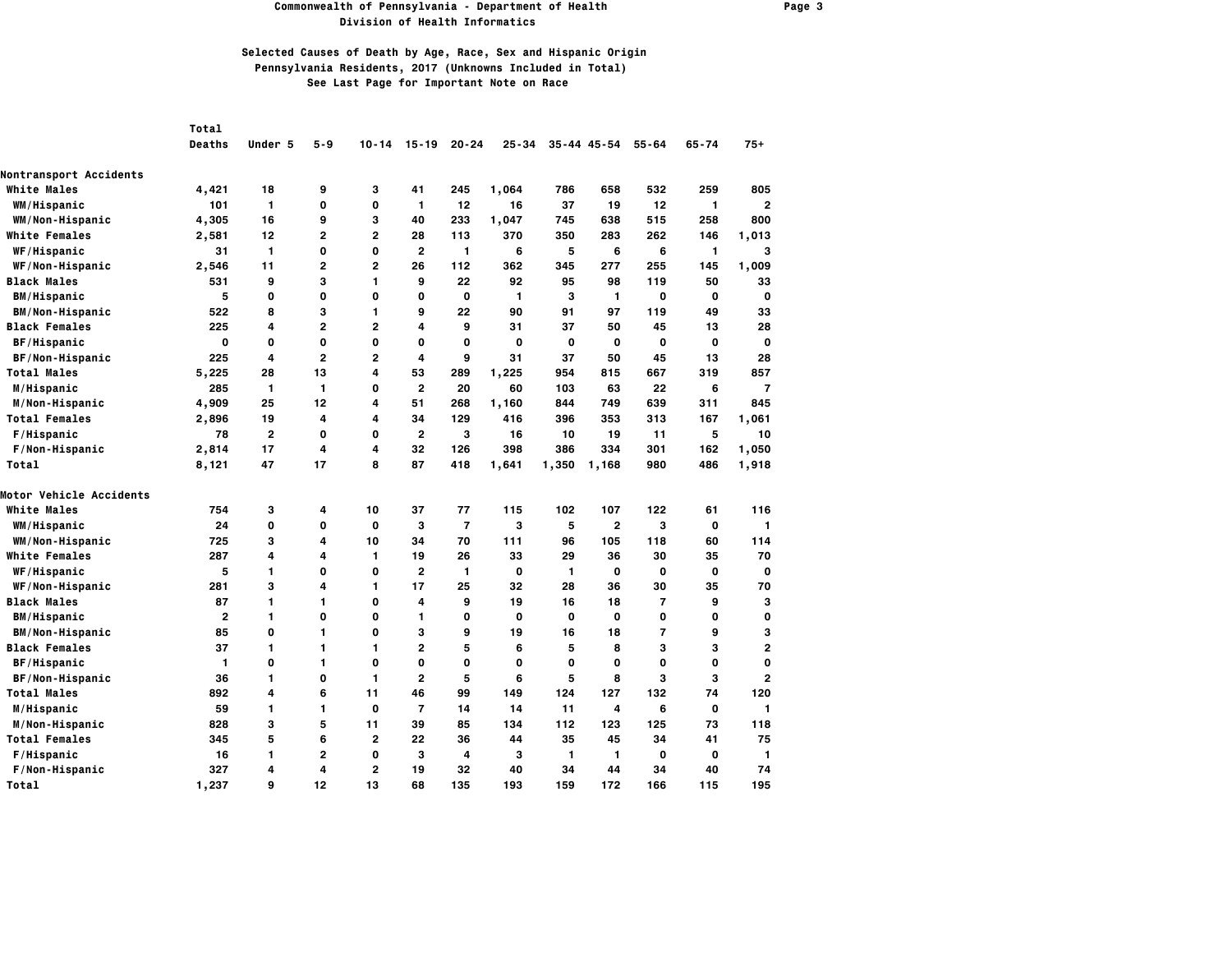### **Commonwealth of Pennsylvania - Department of Health Page 4 Division of Health Informatics**

|                                                        | Total<br><b>Deaths</b> | Under 5     | $5 - 9$          | $10 - 14$ | $15 - 19$               | $20 - 24$      | $25 - 34$      |                | $35 - 44$ 45-54 | $55 - 64$      | $65 - 74$      | $75+$       |
|--------------------------------------------------------|------------------------|-------------|------------------|-----------|-------------------------|----------------|----------------|----------------|-----------------|----------------|----------------|-------------|
|                                                        |                        |             |                  |           |                         |                |                |                |                 |                |                |             |
| <b>Other Transport Accidents</b><br><b>White Males</b> | 68                     | 0           |                  |           | з                       | 6              | 7              | 7              | 18              | 10             |                | 6           |
|                                                        | $\mathbf{1}$           | 0           | 1<br>$\mathbf 0$ | 1<br>0    | $\mathbf 0$             | 0              | $\mathbf 0$    | 0              | $\mathbf 0$     | 0              | 8<br>1         | 0           |
| WM/Hispanic                                            |                        | 0           | 1                | 1         | з                       | 6              | $\overline{7}$ | 7              | 17              | 10             | $\overline{7}$ | 6           |
| WM/Non-Hispanic                                        | 66<br>24               | 0           | O                | 0         | $\mathbf{2}$            | 4              | 4              | $\mathbf{2}$   | $\overline{2}$  | 3              | 4              | 3           |
| <b>White Females</b>                                   |                        |             |                  |           |                         |                |                |                |                 |                |                |             |
| <b>WF/Hispanic</b>                                     | 0                      | 0<br>O      | 0                | 0         | 0                       | 0              | 0              | 0              | O               | 0<br>3         | 0              | 0           |
| WF/Non-Hispanic                                        | 24                     |             | 0                | 0         | $\overline{2}$          | 4              | 4              | $\overline{2}$ | $\overline{2}$  |                | 4              | 3           |
| <b>Black Males</b>                                     | 8                      | 0           | 0                | 0         | 0                       | 1              | 3              | 1              | 1               | $\overline{2}$ | 0              | 0           |
| <b>BM/Hispanic</b>                                     | 0                      | 0           | 0                | 0         | 0                       | 0              | $\mathbf 0$    | 0              | 0               | 0              | 0              | $\mathbf 0$ |
| <b>BM/Non-Hispanic</b>                                 | 8                      | 0           | 0                | 0         | 0                       | 1              | з              | 1              | 1               | 2              | 0              | 0           |
| <b>Black Females</b>                                   | $\mathbf{2}$           | 0           | 0                | 0         | 1                       | 0              | $\mathbf 0$    | 0              | 0               | 1              | 0              | 0           |
| BF/Hispanic                                            | $\mathbf 0$            | $\mathbf 0$ | $\mathbf 0$      | 0         | $\mathbf 0$             | 0              | $\mathbf 0$    | 0              | $\mathbf 0$     | 0              | $\mathbf 0$    | 0           |
| BF/Non-Hispanic                                        | $\overline{2}$         | $\mathbf 0$ | $\mathbf 0$      | 0         | 1                       | 0              | $\mathbf 0$    | 0              | $\mathbf 0$     | 1              | $\mathbf 0$    | 0           |
| <b>Total Males</b>                                     | 80                     | 0           | 1                | 1         | 3                       | 8              | 10             | 9              | 20              | 13             | 8              | 6           |
| M/Hispanic                                             | $\overline{2}$         | $\mathbf 0$ | 0                | 0         | 0                       | 0              | $\mathbf 0$    | 1              | $\mathbf 0$     | $\mathbf 0$    | 1              | 0           |
| M/Non-Hispanic                                         | 76                     | 0           | 1                | 1         | 3                       | 7              | 10             | 8              | 19              | 13             | $\overline{7}$ | 6           |
| <b>Total Females</b>                                   | 26                     | O           | 0                | O         | 3                       | 4              | 4              | $\overline{2}$ | $\overline{2}$  | 4              | 4              | 3           |
| F/Hispanic                                             | $\mathbf{o}$           | 0           | 0                | 0         | $\mathbf 0$             | 0              | 0              | 0              | $\mathbf 0$     | 0              | $\mathbf 0$    | 0           |
| F/Non-Hispanic                                         | 26                     | 0           | 0                | 0         | 3                       | 4              | 4              | $\overline{2}$ | $\mathbf{2}$    | 4              | 4              | 3           |
| Total                                                  | 106                    | 0           | 1                | 1         | 6                       | 12             | 14             | 11             | 22              | 17             | 12             | 9           |
| <b>Diabetes Mellitus</b>                               |                        |             |                  |           |                         |                |                |                |                 |                |                |             |
| <b>White Males</b>                                     | 1,633                  | 0           | 0                | 0         | $\mathbf 0$             | 0              | 10             | 27             | 116             | 293            | 416            | 771         |
| WM/Hispanic                                            | 24                     | 0           | $\mathbf 0$      | 0         | 0                       | 0              | 0              | $\mathbf{o}$   | 3               | 6              | 9              | 6           |
| WM/Non-Hispanic                                        | 1,604                  | 0           | 0                | 0         | 0                       | 0              | 10             | 26             | 113             | 287            | 406            | 762         |
| <b>White Females</b>                                   | 1,470                  | 0           | 0                | 0         | $\mathbf{2}$            | $\overline{2}$ | 4              | 14             | 70              | 159            | 292            | 927         |
| <b>WF/Hispanic</b>                                     | 15                     | O           | 0                | 0         | $\mathbf 0$             | O              | 1              | 1              | $\mathbf{1}$    | 3              | 1              | 8           |
| WF/Non-Hispanic                                        | 1,448                  | O           | 0                | 0         | $\overline{2}$          | $\overline{2}$ | 3              | 13             | 69              | 155            | 288            | 916         |
| <b>Black Males</b>                                     | 253                    | 0           | 0                | 0         | $\mathbf 0$             | 1              | 6              | 8              | 25              | 69             | 61             | 83          |
| <b>BM/Hispanic</b>                                     | 1                      | 0           | 0                | 0         | 0                       | 0              | 0              | 0              | 0               | 0              | 0              | 1           |
| <b>BM/Non-Hispanic</b>                                 | 250                    | 0           | 0                | 0         | 0                       | 1              | 6              | 8              | 24              | 69             | 60             | 82          |
| <b>Black Females</b>                                   | 217                    | 0           | 0                | 0         | $\mathbf 0$             | 3              | $\mathbf{2}$   | 6              | 17              | 41             | 56             | 92          |
| BF/Hispanic                                            | 1                      | 0           | 0                | O         | $\mathbf 0$             | 0              | $\mathbf 0$    | 0              | $\mathbf{o}$    | 0              | 1              | $\mathbf 0$ |
| BF/Non-Hispanic                                        | 215                    | 0           | 0                | 0         | 0                       | 3              | $\mathbf{2}$   | 6              | 17              | 41             | 55             | 91          |
| <b>Total Males</b>                                     | 1,953                  | 0           | 0                | 0         | 0                       | 1              | 19             | 38             | 148             | 373            | 494            | 880         |
| M/Hispanic                                             | 52                     | 0           | 0                | 0         | 0                       | 0              | 1              | $\overline{2}$ | 4               | 10             | 16             | 19          |
| M/Non-Hispanic                                         | 1,893                  | O           | $\mathbf 0$      | O         | $\mathbf 0$             | 1              | 18             | 35             | 142             | 363            | 476            | 858         |
| <b>Total Females</b>                                   | 1,742                  | 0           | 0                | 0         | $\overline{\mathbf{c}}$ | 5              | 6              | 20             | 95              | 207            | 363            | 1,044       |
| F/Hispanic                                             | 51                     | 0           | 0                | 0         | 0                       | 0              | 1              | 1              | 8               | 9              | 12             | 20          |
| F/Non-Hispanic                                         | 1,681                  | 0           | $\mathbf 0$      | 0         | $\overline{2}$          | 5              | 5              | 19             | 87              | 197            | 348            | 1,018       |
| Total                                                  | 3,695                  | 0           | $\Omega$         | O         | $\overline{2}$          | 6              | 25             | 58             | 243             | 580            | 857            | 1,924       |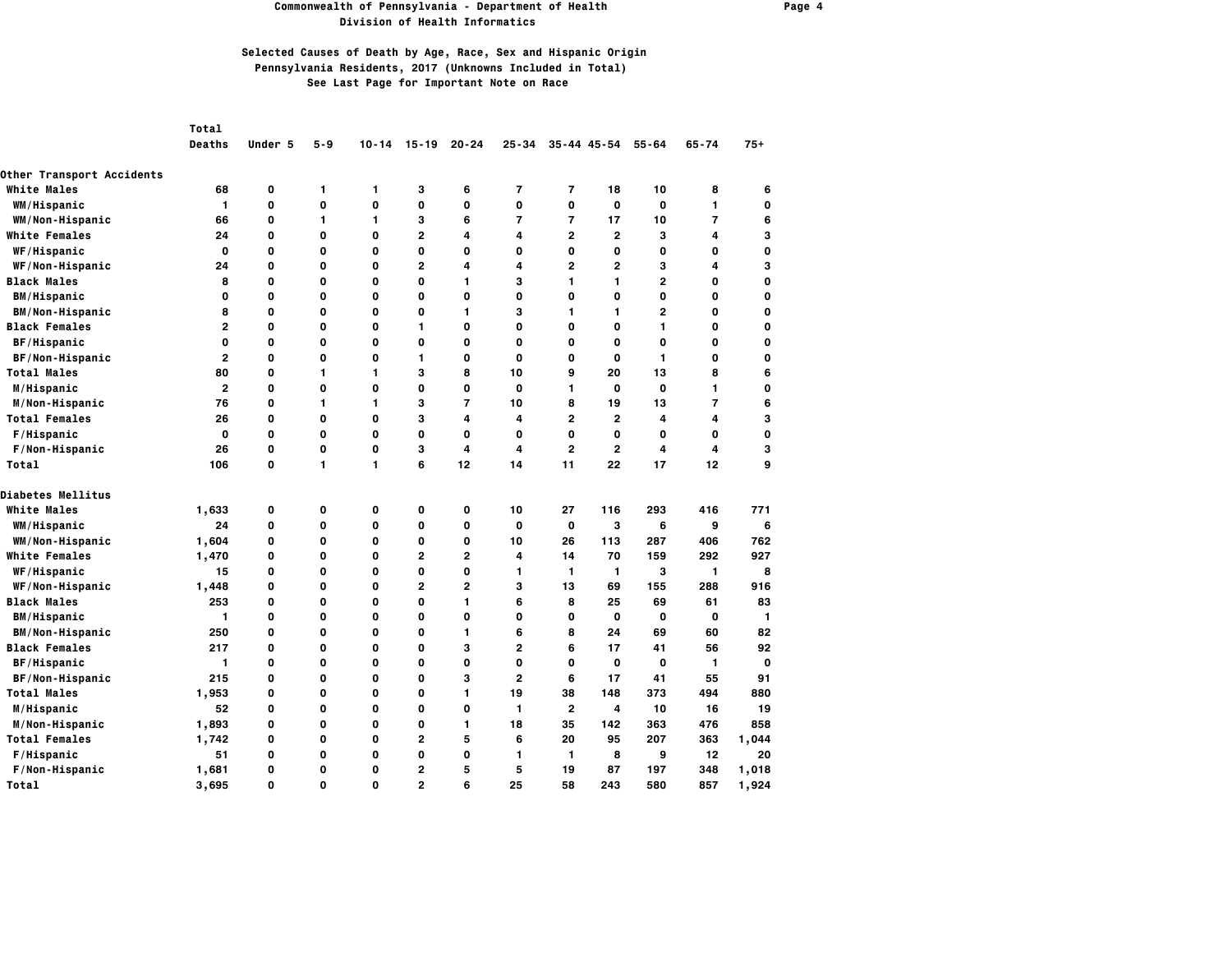### **Commonwealth of Pennsylvania - Department of Health Page 5 Division of Health Informatics**

|                                                      | Total          |                |                |           |             |              |                |                |                 |                |                |                |
|------------------------------------------------------|----------------|----------------|----------------|-----------|-------------|--------------|----------------|----------------|-----------------|----------------|----------------|----------------|
|                                                      | <b>Deaths</b>  | Under 5        | $5 - 9$        | $10 - 14$ | $15 - 19$   | $20 - 24$    | $25 - 34$      |                | $35 - 44$ 45-54 | $55 - 64$      | $65 - 74$      | $75+$          |
| Influenza & Pneumonia                                |                |                |                |           |             |              |                |                |                 |                |                |                |
| <b>White Males</b>                                   | 1,137          | 2              | $\overline{2}$ | 0         | $\mathbf 0$ | 4            | 6              | 12             | 29              | 90             | 175            | 817            |
| WM/Hispanic                                          | 4              | $\mathbf 0$    | O              | O         | $\mathbf 0$ | 0            | O              | $\mathbf{o}$   | $\mathbf 0$     | $\mathbf{o}$   | $\overline{2}$ | $\overline{2}$ |
| WM/Non-Hispanic                                      | 1,127          | $\overline{2}$ | $\overline{2}$ | 0         | 0           | 4            | 5              | 12             | 29              | 90             | 173            | 810            |
| <b>White Females</b>                                 | 1,341          | 1              | 1              | 3         | 1           | 1            | 4              | 6              | 22              | 70             | 138            | 1,094          |
| WF/Hispanic                                          | 8              | $\mathbf{o}$   | 0              | 0         | $\mathbf 0$ | $\mathbf{o}$ | 0              | 0              | $\mathbf 0$     | $\overline{2}$ | $\mathbf{o}$   | 6              |
| WF/Non-Hispanic                                      | 1,328          | 1              | 1              | 3         | 1           | 1            | 4              | 6              | 22              | 68             | 138            | 1,083          |
| <b>Black Males</b>                                   | 64             | $\overline{2}$ | 0              | 0         | 0           | 1            | 2              | $\overline{2}$ | 6               | 13             | 14             | 24             |
| <b>BM/Hispanic</b>                                   | $\mathbf 0$    | $\mathbf{o}$   | 0              | 0         | $\mathbf 0$ | $\mathbf 0$  | 0              | 0              | 0               | 0              | $\mathbf{o}$   | $\mathbf{o}$   |
| <b>BM/Non-Hispanic</b>                               | 62             | $\overline{2}$ | 0              | 0         | 0           | 1            | 2              | $\overline{2}$ | 5               | 13             | 14             | 23             |
| <b>Black Females</b>                                 | 105            | 4              | 0              | 0         | $\mathbf 0$ | $\mathbf 0$  | O              | 1              | 6               | 21             | 17             | 56             |
| BF/Hispanic                                          | 1              | 1              | 0              | O         | $\mathbf 0$ | $\Omega$     | 0              | $\Omega$       | 0               | 0              | $\mathbf 0$    | $\mathbf 0$    |
| BF/Non-Hispanic                                      | 104            | 3              | 0              | 0         | 0           | $\mathbf{o}$ | 0              | 1.             | 6               | 21             | 17             | 56             |
| <b>Total Males</b>                                   | 1,233          | 4              | $\overline{2}$ | 0         | 0           | 5            | 8              | 15             | 36              | 104            | 196            | 863            |
| M/Hispanic                                           | 12             | 0              | 0              | 0         | $\mathbf 0$ | 0            | 0              | 0              | 1               | $\mathbf{1}$   | 4              | 6              |
| M/Non-Hispanic                                       | 1,212          | 4              | $\mathbf{2}$   | 0         | 0           | 5            | 7              | 15             | 34              | 103            | 192            | 850            |
| <b>Total Females</b>                                 | 1,477          | 5              | 1              | 3         | 1           | 1            | 4              | $\overline{7}$ | 29              | 95             | 163            | 1,168          |
| F/Hispanic                                           | 22             | $\mathbf{1}$   | 0              | O         | $\mathbf 0$ | $\mathbf 0$  | 0              | 0              | 1               | 5              | $\overline{2}$ | 13             |
| F/Non-Hispanic                                       | 1,448          | 4              | 1              | 3         | 1           | 1            | 4              | $\overline{7}$ | 28              | 90             | 159            | 1,150          |
| Total                                                | 2,710          | 9              | 3              | 3         | 1           | 6            | 12             | 22             | 65              | 199            | 359            | 2,031          |
| <b>Nephritis, Nephrotic Syndrome &amp; Nephrosis</b> |                |                |                |           |             |              |                |                |                 |                |                |                |
| <b>White Males</b>                                   | 1,210          | 1              | 0              | 0         | 0           | 0            | 3              | 1              | 25              | 91             | 225            | 864            |
| WM/Hispanic                                          | $\overline{7}$ | $\mathbf{o}$   | O              | 0         | $\mathbf 0$ | $\mathbf{o}$ | 0              | 0              | $\mathbf{1}$    | $\mathbf{2}$   | $\overline{2}$ | $\overline{2}$ |
| WM/Non-Hispanic                                      | 1,198          | 1              | 0              | 0         | 0           | 0            | 3              | 1.             | 24              | 89             | 222            | 858            |
| <b>White Females</b>                                 | 1,218          | $\overline{2}$ | 0              | 1         | $\mathbf 0$ | 0            | 1              | 6              | 19              | 66             | 185            | 938            |
| WF/Hispanic                                          | 8              | $\mathbf{o}$   | 0              | O         | 0           | $\mathbf 0$  | 0              | 1              | 0               | $\mathbf{o}$   | 3              | 4              |
| WF/Non-Hispanic                                      | 1,208          | $\overline{2}$ | 0              | 1         | 0           | 0            | 1              | 5              | 19              | 66             | 182            | 932            |
| <b>Black Males</b>                                   | 177            | 1              | 0              | 0         | 0           | $\mathbf 0$  | 1              | 4              | 15              | 36             | 56             | 64             |
| <b>BM/Hispanic</b>                                   | 1              | $\mathbf{o}$   | 0              | 0         | $\mathbf 0$ | 0            | 0              | 0              | $\mathbf{1}$    | 0              | $\mathbf{o}$   | $\mathbf 0$    |
| <b>BM/Non-Hispanic</b>                               | 172            | 1              | 0              | 0         | 0           | 0            | 1              | 4              | 13              | 35             | 55             | 63             |
| <b>Black Females</b>                                 | 197            | $\mathbf 0$    | 0              | 0         | 0           | $\mathbf 0$  | 0              | 3              | 9               | 27             | 48             | 110            |
| BF/Hispanic                                          | $\overline{2}$ | $\mathbf{o}$   | 0              | 0         | $\mathbf 0$ | $\Omega$     | 0              | 1              | 0               | 1              | O              | $\mathbf{o}$   |
| BF/Non-Hispanic                                      | 194            | $\mathbf{o}$   | 0              | 0         | 0           | $\mathbf 0$  | 0              | $\overline{2}$ | 9               | 26             | 48             | 109            |
| <b>Total Males</b>                                   | 1,435          | 2              | $\mathbf{o}$   | 0         | O           | $\mathbf 0$  | 5              | 6              | 43              | 135            | 289            | 955            |
| M/Hispanic                                           | 27             | $\mathbf{o}$   | 0              | 0         | $\mathbf 0$ | $\mathbf{o}$ | 1              | 1              | 4               | $\overline{7}$ | 6              | 8              |
| M/Non-Hispanic                                       | 1,396          | $\overline{2}$ | 0              | 0         | $\mathbf 0$ | 0            | 4              | 5              | 38              | 127            | 281            | 939            |
| <b>Total Females</b>                                 | 1,459          | $\overline{2}$ | 0              | 1         | 0           | $\mathbf 0$  | $\overline{a}$ | 9              | 29              | 102            | 241            | 1,073          |
| F/Hispanic                                           | 26             | $\mathbf{o}$   | 0              | 0         | $\mathbf 0$ | $\mathbf{o}$ | 1              | $\overline{2}$ | $\mathbf{o}$    | 4              | 6              | 13             |
| F/Non-Hispanic                                       | 1,428          | 2              | 0              | 1         | $\mathbf 0$ | 0            | 1              | $\overline{7}$ | 29              | 98             | 234            | 1,056          |
| Total                                                | 2,894          | 4              | $\Omega$       | 1         | $\Omega$    | $\Omega$     | $\overline{7}$ | 15             | 72              | 237            | 530            | 2,028          |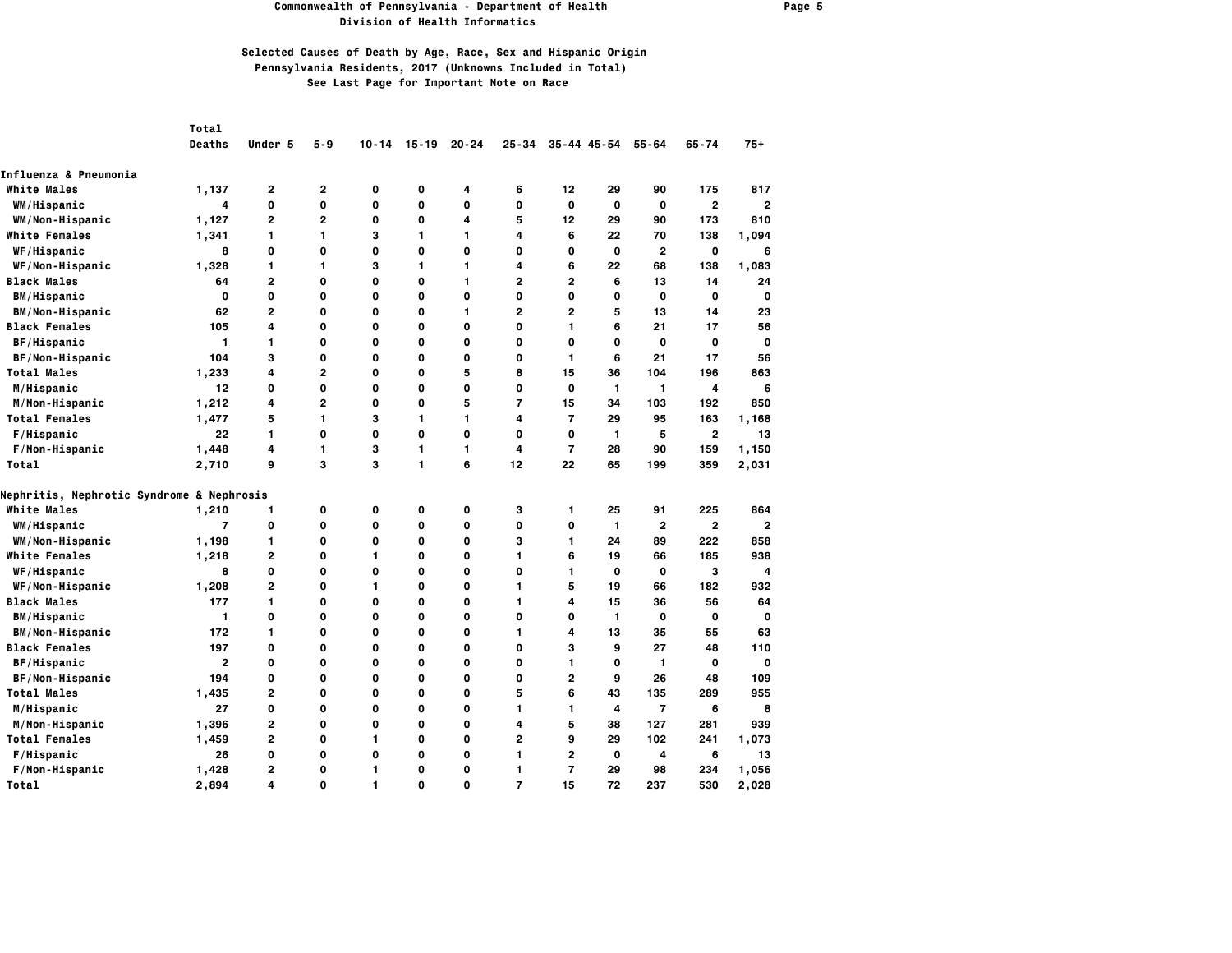### **Commonwealth of Pennsylvania - Department of Health Page 6 Division of Health Informatics**

|                        | Total        |                |             |              |                |             |                |                |                     |                |                |             |
|------------------------|--------------|----------------|-------------|--------------|----------------|-------------|----------------|----------------|---------------------|----------------|----------------|-------------|
|                        | Deaths       | Under 5        | 5-9         | $10 - 14$    | $15 - 19$      | $20 - 24$   | $25 - 34$      |                | $35 - 44$ $45 - 54$ | $55 - 64$      | $65 - 74$      | $75+$       |
| Septicemia             |              |                |             |              |                |             |                |                |                     |                |                |             |
| <b>White Males</b>     | 947          | 2              | 0           | 0            | 1              | 3           | 4              | 20             | 57                  | 134            | 201            | 525         |
| WM/Hispanic            | 10           | 1              | 0           | 0            | $\mathbf 0$    | 0           | 1              | 1              | $\mathbf{2}$        | $\mathbf{1}$   | 1              | 3           |
| WM/Non-Hispanic        | 930          | 1              | 0           | 0            | 1              | 3           | 3              | 19             | 54                  | 131            | 199            | 519         |
| <b>White Females</b>   | 1,089        | 0              | O           | $\mathbf{o}$ | $\mathbf{o}$   | 1           | $\overline{7}$ | 12             | 33                  | 115            | 213            | 708         |
| WF/Hispanic            | 6            | 0              | 0           | 0            | $\mathbf 0$    | 0           | $\mathbf 0$    | 0              | 0                   | 0              | $\mathbf{2}$   | 4           |
| WF/Non-Hispanic        | 1,079        | 0              | O           | $\mathbf{o}$ | O              | 1           | $\overline{7}$ | 12             | 33                  | 115            | 210            | 701         |
| <b>Black Males</b>     | 150          | $\overline{2}$ | $\mathbf 0$ | $\mathbf 0$  | $\mathbf 0$    | 1           | 1              | $\overline{2}$ | 14                  | 35             | 38             | 57          |
| <b>BM/Hispanic</b>     | $\mathbf{o}$ | 0              | O           | $\mathbf{o}$ | O              | 0           | O              | $\Omega$       | 0                   | 0              | $\mathbf{o}$   | O           |
| <b>BM/Non-Hispanic</b> | 150          | $\mathbf{2}$   | 0           | 0            | 0              | 1           | 1              | $\mathbf{2}$   | 14                  | 35             | 38             | 57          |
| <b>Black Females</b>   | 149          | 0              | 0           | 1            | $\mathbf 0$    | 0           | 4              | 3              | 8                   | 25             | 37             | 71          |
| <b>BF/Hispanic</b>     | 0            | 0              | 0           | $\mathbf{o}$ | $\mathbf 0$    | 0           | 0              | $\mathbf 0$    | 0                   | 0              | 0              | $\mathbf 0$ |
| BF/Non-Hispanic        | 147          | 0              | $\mathbf 0$ | $\mathbf{1}$ | $\mathbf 0$    | 0           | 4              | 3              | 8                   | 24             | 37             | 70          |
| <b>Total Males</b>     | 1,138        | 4              | O           | $\mathbf{o}$ | $\overline{2}$ | 4           | $\overline{7}$ | 22             | 75                  | 179            | 248            | 597         |
| M/Hispanic             | 30           | 1              | $\mathbf 0$ | 0            | 1              | 0           | 3              | 1              | 4                   | 9              | 5              | 6           |
| M/Non-Hispanic         | 1,099        | 3              | 0           | 0            | 1              | 4           | 4              | 21             | 70                  | 168            | 241            | 587         |
| <b>Total Females</b>   | 1,270        | 1              | 0           | 1            | 0              | 1           | 11             | 15             | 41                  | 142            | 262            | 796         |
| F/Hispanic             | 18           | 0              | $\mathbf 0$ | $\mathbf 0$  | $\mathbf 0$    | $\mathbf 0$ | $\mathbf 0$    | $\mathbf 0$    | $\mathbf{o}$        | 1              | $\overline{7}$ | 10          |
| F/Non-Hispanic         | 1,246        | 1              | O           | 1            | O              | 1           | 11             | 15             | 41                  | 140            | 254            | 782         |
| Total                  | 2,408        | 5              | $\mathbf 0$ | $\mathbf{1}$ | $\overline{2}$ | 5           | 18             | 37             | 116                 | 321            | 510            | 1,393       |
| Alzheimer's Disease    |              |                |             |              |                |             |                |                |                     |                |                |             |
| <b>White Males</b>     | 1,132        | 0              | 0           | 0            | 0              | 0           | 0              | 0              | 1                   | 20             | 82             | 1,029       |
| <b>WM/Hispanic</b>     | 10           | 0              | 0           | 0            | 0              | 0           | 0              | 0              | 0                   | 0              | 1              | 9           |
| WM/Non-Hispanic        | 1,121        | 0              | $\mathbf 0$ | $\mathbf 0$  | $\mathbf 0$    | 0           | $\mathbf 0$    | $\mathbf 0$    | 1                   | 20             | 81             | 1,019       |
| <b>White Females</b>   | 2,772        | 0              | 0           | 0            | 0              | O           | 0              | 1              | 0                   | 19             | 90             | 2,662       |
| WF/Hispanic            | 16           | 0              | 0           | 0            | 0              | 0           | $\mathbf 0$    | O              | 0                   | 0              | 0              | 16          |
| WF/Non-Hispanic        | 2,747        | 0              | $\mathbf 0$ | $\mathbf{o}$ | $\mathbf 0$    | 0           | $\mathbf 0$    | 1              | $\mathbf 0$         | 19             | 89             | 2,638       |
| Black Males            | 63           | 0              | O           | $\mathbf{o}$ | O              | 0           | O              | $\mathbf{o}$   | O                   | $\overline{2}$ | 8              | 53          |
| <b>BM/Hispanic</b>     | 0            | 0              | 0           | 0            | 0              | 0           | 0              | 0              | 0                   | 0              | 0              | O           |
| <b>BM/Non-Hispanic</b> | 63           | 0              | $\mathbf 0$ | $\mathbf 0$  | $\mathbf 0$    | 0           | $\mathbf 0$    | $\mathbf 0$    | $\mathbf 0$         | $\overline{2}$ | 8              | 53          |
| <b>Black Females</b>   | 156          | 0              | O           | $\mathbf{o}$ | O              | 0           | O              | $\mathbf 0$    | O                   | 0              | 13             | 143         |
| BF/Hispanic            | 0            | 0              | 0           | 0            | 0              | 0           | 0              | 0              | 0                   | 0              | 0              | O           |
| BF/Non-Hispanic        | 155          | 0              | 0           | 0            | 0              | 0           | 0              | 0              | 0                   | 0              | 13             | 142         |
| <b>Total Males</b>     | 1,218        | 0              | $\mathbf 0$ | $\mathbf{o}$ | $\mathbf 0$    | 0           | $\mathbf 0$    | $\mathbf 0$    | 1                   | 22             | 93             | 1,102       |
| M/Hispanic             | 19           | 0              | O           | $\mathbf{o}$ | O              | 0           | O              | $\mathbf{o}$   | O                   | 0              | з              | 16          |
| M/Non-Hispanic         | 1,197        | 0              | 0           | 0            | O              | 0           | O              | O              | 1                   | 22             | 89             | 1,085       |
| <b>Total Females</b>   | 2,993        | 0              | $\mathbf 0$ | $\mathbf 0$  | $\mathbf 0$    | 0           | $\mathbf 0$    | 1              | $\mathbf 0$         | 20             | 109            | 2,863       |
| F/Hispanic             | 50           | 0              | 0           | 0            | O              | 0           | O              | O              | O                   | 1              | $\overline{2}$ | 47          |
| F/Non-Hispanic         | 2,928        | 0              | 0           | 0            | 0              | 0           | 0              | 1              | 0                   | 19             | 105            | 2,803       |
| Total                  | 4,211        | $\Omega$       | $\Omega$    | $\Omega$     | $\Omega$       | $\Omega$    | $\Omega$       | 1              | $\mathbf{1}$        | 42             | 202            | 3,965       |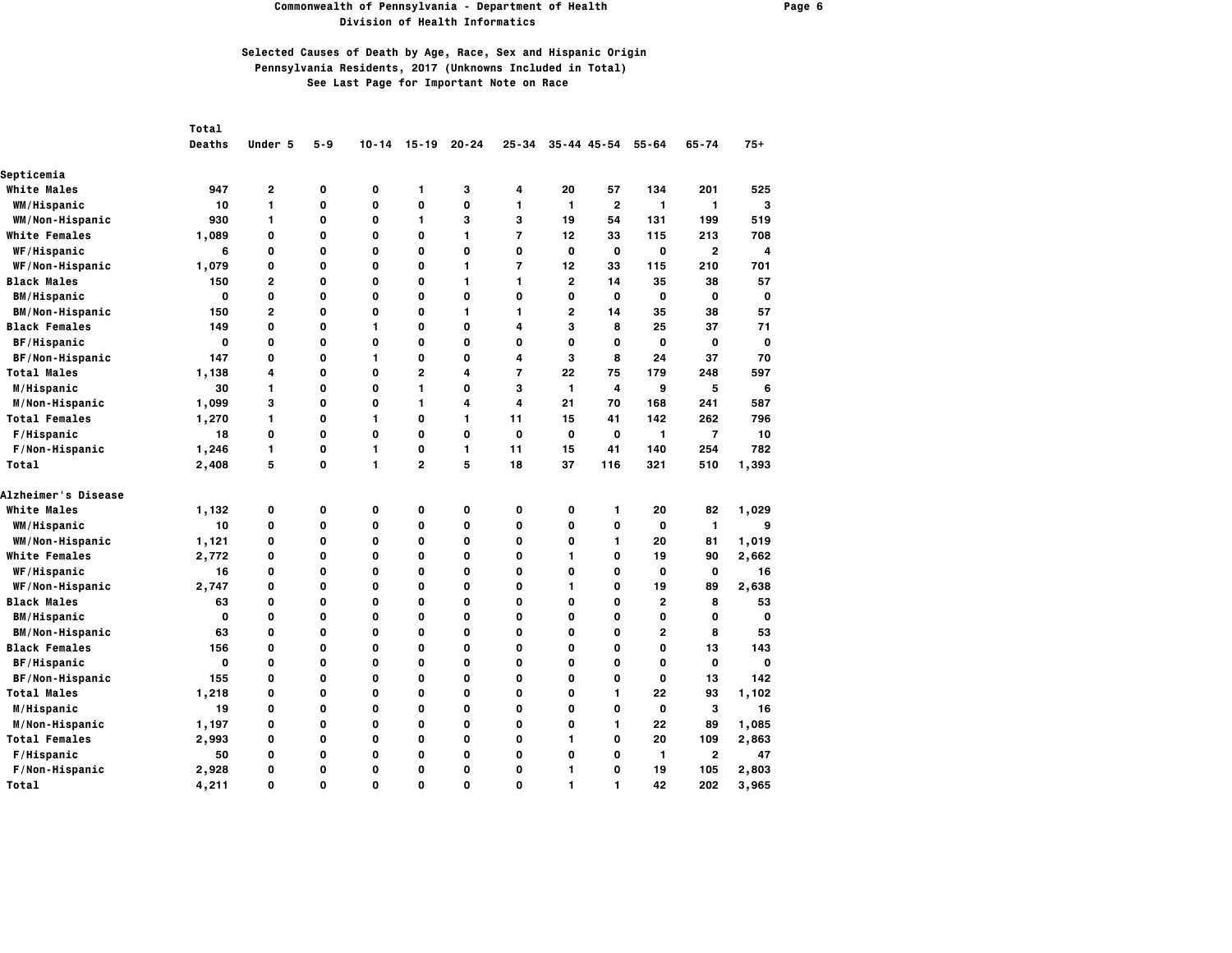#### **Commonwealth of Pennsylvania - Department of Health Page 7 Division of Health Informatics**

| Total |
|-------|
|       |

| Deaths |  |  |  | Under 5 5-9 10-14 15-19 20-24 25-34 35-44 45-54 55-64 65-74 75+ |  |  |
|--------|--|--|--|-----------------------------------------------------------------|--|--|
|        |  |  |  |                                                                 |  |  |

| Intentional Self-harm (Suicide)              |              |          |             |              |                |              |     |                         |                         |              |              |                |
|----------------------------------------------|--------------|----------|-------------|--------------|----------------|--------------|-----|-------------------------|-------------------------|--------------|--------------|----------------|
| <b>White Males</b>                           | 1,394        | 0        | 0           | 5            | 51             | 113          | 172 | 188                     | 282                     | 262          | 170          | 151            |
| WM/Hispanic                                  | 11           | 0        | O           | 0            | 0              | 3            | 1   | 4                       | $\overline{\mathbf{c}}$ | 1            | 0            | O              |
| WM/Non-Hispanic                              | 1,377        | 0        | O           | 5            | 51             | 110          | 170 | 182                     | 279                     | 260          | 169          | 151            |
| <b>White Females</b>                         | 412          | 0        | 0           | $\mathbf{2}$ | 14             | 27           | 59  | 70                      | 96                      | 90           | 32           | 22             |
| WF/Hispanic                                  | 5            | 0        | O           | 0            | 1              | $\mathbf{o}$ | 1   | 1                       | $\overline{2}$          | $\mathbf 0$  | $\mathbf{o}$ | 0              |
| WF/Non-Hispanic                              | 405          | 0        | 0           | $\mathbf{2}$ | 13             | 27           | 57  | 69                      | 94                      | 89           | 32           | 22             |
| <b>Black Males</b>                           | 96           | 0        | 0           | з            | 5              | 18           | 28  | 10                      | 16                      | 4            | 8            | 4              |
| <b>BM/Hispanic</b>                           | 4            | 0        | 0           | 0            | 1              | 0            | з   | 0                       | 0                       | 0            | 0            | O              |
| <b>BM/Non-Hispanic</b>                       | 91           | 0        | O           | 3            | 4              | 17           | 25  | 10                      | 16                      | 4            | 8            | 4              |
| <b>Black Females</b>                         | 29           | 0        | 0           | 3            | 2              | 3            | 6   | 8                       | 4                       | з            | 0            | O              |
| BF/Hispanic                                  | $\mathbf{o}$ | 0        | O           | 0            | $\mathbf{o}$   | $\mathbf{o}$ | O   | $\mathbf{o}$            | O                       | $\mathbf{o}$ | O            | O              |
| BF/Non-Hispanic                              | 29           | 0        | O           | 3            | $\overline{2}$ | 3            | 6   | 8                       | 4                       | 3            | $\mathbf{o}$ | o              |
| <b>Total Males</b>                           | 1,563        | 0        | 0           | 8            | 66             | 137          | 222 | 210                     | 304                     | 275          | 183          | 158            |
| M/Hispanic                                   | 44           | 0        | 0           | 0            | 3              | 5            | 15  | 8                       | 4                       | 4            | 3            | 2              |
| M/Non-Hispanic                               | 1,509        | 0        | 0           | 8            | 63             | 130          | 206 | 198                     | 299                     | 270          | 179          | 156            |
| <b>Total Females</b>                         | 460          | 0        | 0           | 6            | 17             | 33           | 68  | 82                      | 101                     | 97           | 33           | 23             |
| F/Hispanic                                   | 11           | 0        | 0           | 0            | 1              | $\mathbf{1}$ | 1   | 4                       | $\mathbf{2}$            | $\mathbf{2}$ | 0            | O              |
| F/Non-Hispanic                               | 445          | 0        | $\mathbf 0$ | 5            | 16             | 31           | 66  | 78                      | 99                      | 94           | 33           | 23             |
| Total                                        | 2,023        | 0        | $\mathbf 0$ | 14           | 83             | 170          | 290 | 292                     | 405                     | 372          | 216          | 181            |
| <b>Chronic Liver Disease &amp; Cirrhosis</b> |              |          |             |              |                |              |     |                         |                         |              |              |                |
| <b>White Males</b>                           | 708          | 0        | 0           | 1            | 0              | 0            | 3   | 34                      | 108                     | 268          | 170          | 124            |
| WM/Hispanic                                  | 9            | 0        | 0           | 0            | 0              | 0            | 0   | 1                       | $\overline{2}$          | 4            | 1            | 1              |
| WM/Non-Hispanic                              | 695          | 0        | 0           | 1            | $\mathbf{o}$   | 0            | 3   | 33                      | 106                     | 261          | 168          | 123            |
| <b>White Females</b>                         | 461          | 0        | O           | 0            | 0              | 0            | 8   | 25                      | 78                      | 124          | 87           | 139            |
| WF/Hispanic                                  | 4            | 0        | O           | 0            | 0              | 0            | 0   | $\mathbf 0$             | $\mathbf 0$             | 1            | 1            | $\overline{a}$ |
| WF/Non-Hispanic                              | 456          | 0        | O           | 0            | $\mathbf 0$    | 0            | 8   | 25                      | 78                      | 123          | 85           | 137            |
| <b>Black Males</b>                           | 58           | 0        | 0           | 0            | 0              | 0            | 1   | 1                       | 10                      | 25           | 17           | 4              |
| <b>BM/Hispanic</b>                           | 1            | 0        | 0           | 0            | $\mathbf 0$    | 0            | 0   | 0                       | 1                       | 0            | 0            | O              |
| <b>BM/Non-Hispanic</b>                       | 56           | 0        | O           | 0            | $\mathbf 0$    | 0            | 1   | 1                       | 9                       | 25           | 16           | 4              |
| <b>Black Females</b>                         | 41           | 0        | 0           | 0            | 0              | 0            | 0   | з                       | 4                       | 16           | 13           | 5              |
| BF/Hispanic                                  | 0            | 0        | 0           | 0            | 0              | 0            | 0   | 0                       | 0                       | 0            | 0            | O              |
| BF/Non-Hispanic                              | 41           | 0        | 0           | 0            | 0              | 0            | 0   | 3                       | 4                       | 16           | 13           | 5              |
| <b>Total Males</b>                           | 800          | 0        | $\mathbf 0$ | 1            | 0              | 0            | 4   | 39                      | 128                     | 305          | 192          | 131            |
| M/Hispanic                                   | 33           | 0        | $\mathbf 0$ | 0            | 0              | 0            | 0   | $\overline{\mathbf{4}}$ | 9                       | 11           | 6            | 3              |
| M/Non-Hispanic                               | 761          | 0        | O           | 1            | $\mathbf 0$    | 0            | 4   | 35                      | 119                     | 290          | 184          | 128            |
| <b>Total Females</b>                         | 529          | 0        | 0           | 0            | 0              | 0            | 8   | 28                      | 85                      | 146          | 108          | 154            |
| F/Hispanic                                   | 15           | 0        | 0           | 0            | 0              | 0            | 0   | 0                       | 1                       | 3            | з            | 8              |
| F/Non-Hispanic                               | 512          | 0        | 0           | 0            | O              | 0            | 8   | 28                      | 84                      | 143          | 104          | 145            |
| Total                                        | 1.329        | $\Omega$ | 0           | 1            | 0              | 0            | 12  | 67                      | 213                     | 451          | 300          | 285            |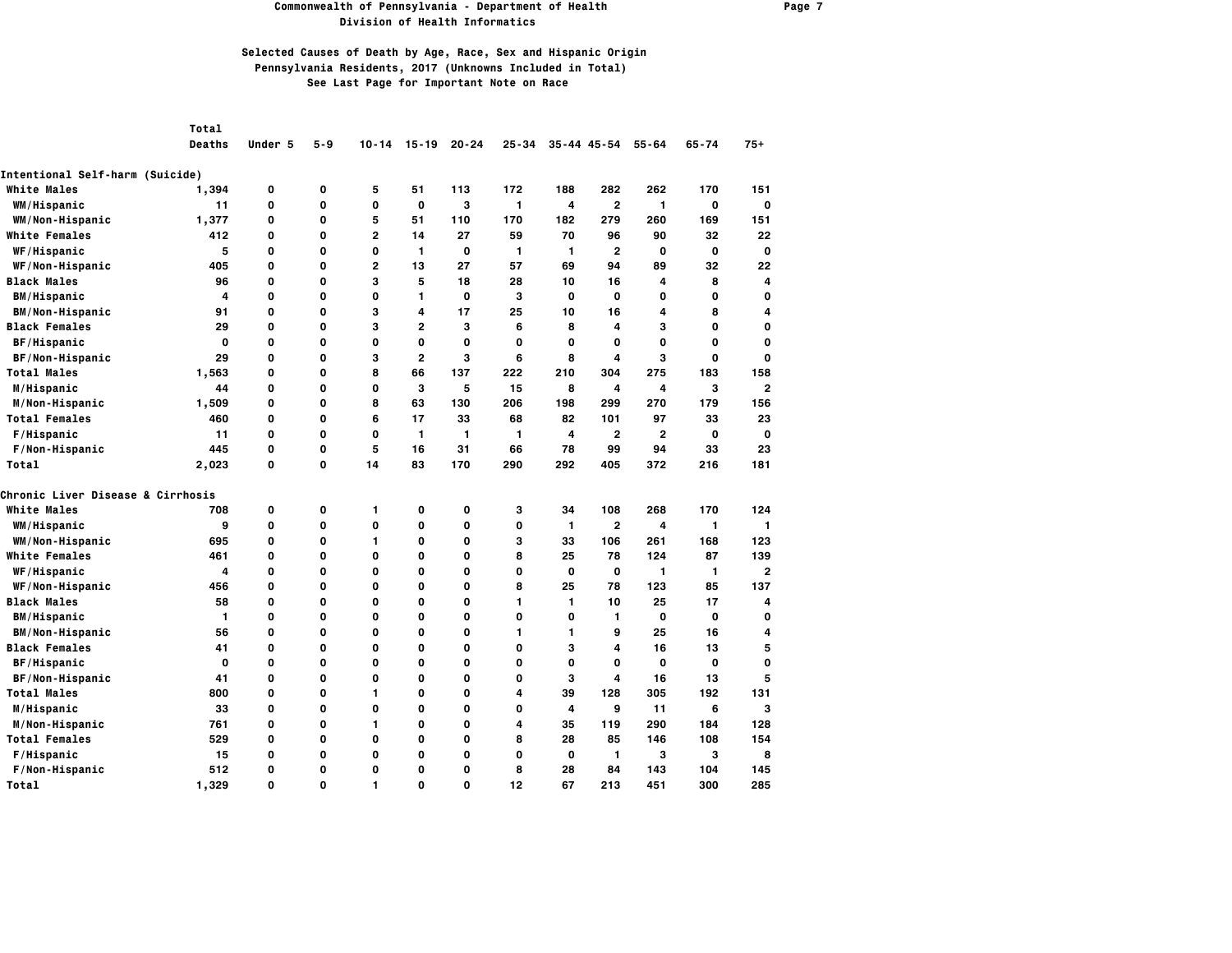### **Commonwealth of Pennsylvania - Department of Health Page 8 Division of Health Informatics**

|  | Total |
|--|-------|
|  |       |

|  |  |  |  | Deaths Under 5 5-9 10-14 15-19 20-24 25-34 35-44 45-54 55-64 65-74 75+ |  |  |
|--|--|--|--|------------------------------------------------------------------------|--|--|
|  |  |  |  |                                                                        |  |  |

| In Situ, Benign & Uncertain Neoplasms |             |                |                |                |              |              |    |   |                |              |                |       |
|---------------------------------------|-------------|----------------|----------------|----------------|--------------|--------------|----|---|----------------|--------------|----------------|-------|
| <b>White Males</b>                    | 397         | 1              | 0              | 0              | 0            | 0            | 5  | 3 | 13             | 44           | 80             | 251   |
| WM/Hispanic                           | $\mathbf 0$ | 0              | 0              | 0              | $\mathbf{o}$ | 0            | 0  | 0 | 0              | $\mathbf 0$  | $\mathbf o$    | 0     |
| WM/Non-Hispanic                       | 394         | $\mathbf{1}$   | 0              | 0              | 0            | 0            | 5  | 3 | 13             | 44           | 79             | 249   |
| <b>White Females</b>                  | 371         | 0              | $\mathbf{2}$   | $\overline{2}$ | $\mathbf{o}$ | $\mathbf{o}$ | 1  | 3 | 8              | 22           | 65             | 268   |
| WF/Hispanic                           | 0           | 0              | 0              | 0              | 0            | 0            | 0  | 0 | 0              | $\mathbf 0$  | 0              | 0     |
| WF/Non-Hispanic                       | 370         | 0              | $\mathbf{2}$   | $\mathbf{2}$   | 0            | $\mathbf{o}$ | 1. | з | 8              | 22           | 65             | 267   |
| <b>Black Males</b>                    | 27          | 0              | $\mathbf 0$    | 0              | O            | $\mathbf{o}$ | 0  | 0 | 1              | з            | $\overline{7}$ | 16    |
| <b>BM/Hispanic</b>                    | 0           | 0              | $\mathbf 0$    | 0              | 0            | 0            | 0  | 0 | 0              | 0            | 0              | 0     |
| <b>BM/Non-Hispanic</b>                | 27          | 0              | 0              | 0              | 0            | 0            | 0  | 0 | 1.             | з            | $\overline{7}$ | 16    |
| <b>Black Females</b>                  | 23          | 0              | O              | 0              | 0            | 0            | 0  | 0 | 1.             | з            | 5              | 14    |
| BF/Hispanic                           | 0           | 0              | 0              | 0              | 0            | 0            | 0  | 0 | 0              | 0            | 0              | 0     |
| BF/Non-Hispanic                       | 23          | 0              | 0              | 0              | $\mathbf{o}$ | 0            | 0  | 0 | 1              | З            | 5              | 14    |
| <b>Total Males</b>                    | 440         | $\overline{2}$ | $\mathbf 0$    | 0              | $\mathbf{o}$ | $\mathbf{o}$ | 5  | 3 | 17             | 49           | 91             | 273   |
| M/Hispanic                            | 8           | 1              | 0              | 0              | $\mathbf 0$  | $\mathbf{o}$ | 0  | 0 | $\mathbf{1}$   | $\mathbf 0$  | З              | 3     |
| M/Non-Hispanic                        | 429         | 1              | 0              | 0              | O            | $\mathbf{o}$ | 5  | 3 | 16             | 49           | 87             | 268   |
| <b>Total Females</b>                  | 398         | 0              | $\overline{2}$ | 2              | 0            | $\mathbf{o}$ | 1  | З | 9              | 26           | 71             | 284   |
| F/Hispanic                            | $\mathbf 0$ | 0              | 0              | 0              | $\mathbf{o}$ | $\mathbf 0$  | 0  | 0 | O              | $\mathbf 0$  | $\mathbf 0$    | 0     |
| F/Non-Hispanic                        | 396         | 0              | $\mathbf{2}$   | $\overline{2}$ | $\mathbf{o}$ | $\mathbf{o}$ | 1  | 3 | 9              | 26           | 71             | 282   |
| Total                                 | 838         | $\overline{2}$ | $\overline{2}$ | $\mathbf{2}$   | $\mathbf{o}$ | $\mathbf{o}$ | 6  | 6 | 26             | 75           | 162            | 557   |
| Parkinson's Disease                   |             |                |                |                |              |              |    |   |                |              |                |       |
| <b>White Males</b>                    | 865         | 0              | 0              | 0              | 0            | 0            | 0  | 0 | 1.             | 20           | 126            | 718   |
| WM/Hispanic                           | 3           | 0              | 0              | 0              | 0            | $\mathbf{o}$ | 0  | 0 | O              | $\mathbf{o}$ | $\mathbf 0$    | 3     |
| WM/Non-Hispanic                       | 861         | 0              | 0              | 0              | 0            | 0            | 0  | 0 | 1              | 20           | 126            | 714   |
| <b>White Females</b>                  | 602         | 0              | 0              | 0              | 0            | 0            | 0  | 0 | 1              | 10           | 71             | 520   |
| WF/Hispanic                           | 1           | 0              | 0              | 0              | 0            | 0            | 0  | 0 | 0              | 0            | 0              | 1     |
| WF/Non-Hispanic                       | 599         | 0              | $\mathbf 0$    | 0              | 0            | 0            | 0  | 0 | 1              | 10           | 70             | 518   |
| <b>Black Males</b>                    | 29          | 0              | 0              | 0              | $\mathbf{o}$ | $\mathbf 0$  | 0  | 0 | 1              | 1            | з              | 24    |
| <b>BM/Hispanic</b>                    | $\mathbf 0$ | 0              | 0              | 0              | $\mathbf 0$  | 0            | 0  | 0 | $\mathbf 0$    | 0            | 0              | 0     |
| <b>BM/Non-Hispanic</b>                | 28          | 0              | 0              | 0              | $\mathbf 0$  | $\mathbf 0$  | 0  | 0 | 1              | 1            | 3              | 23    |
| <b>Black Females</b>                  | 18          | 0              | 0              | 0              | $\mathbf 0$  | 0            | 0  | 0 | 0              | 0            | $\overline{7}$ | 11    |
| BF/Hispanic                           | O           | 0              | $\mathbf{o}$   | 0              | O            | $\mathbf{o}$ | O  | 0 | 0              | 0            | $\mathbf{o}$   | 0     |
| BF/Non-Hispanic                       | 18          | 0              | $\mathbf 0$    | O              | $\mathbf{o}$ | $\mathbf{o}$ | 0  | 0 | O              | 0            | $\overline{7}$ | 11    |
| <b>Total Males</b>                    | 917         | 0              | 0              | 0              | 0            | 0            | 0  | 0 | $\overline{2}$ | 21           | 135            | 759   |
| M/Hispanic                            | 10          | 0              | $\mathbf{o}$   | 0              | $\mathbf{o}$ | $\mathbf{o}$ | 0  | 0 | O              | $\mathbf{o}$ | $\mathbf{2}$   | 8     |
| M/Non-Hispanic                        | 905         | 0              | $\mathbf 0$    | O              | O            | $\mathbf{o}$ | 0  | 0 | 2              | 21           | 133            | 749   |
| <b>Total Females</b>                  | 640         | 0              | $\mathbf 0$    | 0              | 0            | 0            | 0  | 0 | 1              | 10           | 82             | 547   |
| F/Hispanic                            | 9           | 0              | 0              | 0              | 0            | 0            | 0  | 0 | 0              | 0            | $\mathbf{2}$   | 7     |
| F/Non-Hispanic                        | 627         | 0              | 0              | 0              | 0            | 0            | 0  | 0 | 1              | 10           | 79             | 537   |
| Total                                 | 1.557       | $\Omega$       | $\Omega$       | 0              | $\Omega$     | $\Omega$     | O  | 0 | 3              | 31           | 217            | 1,306 |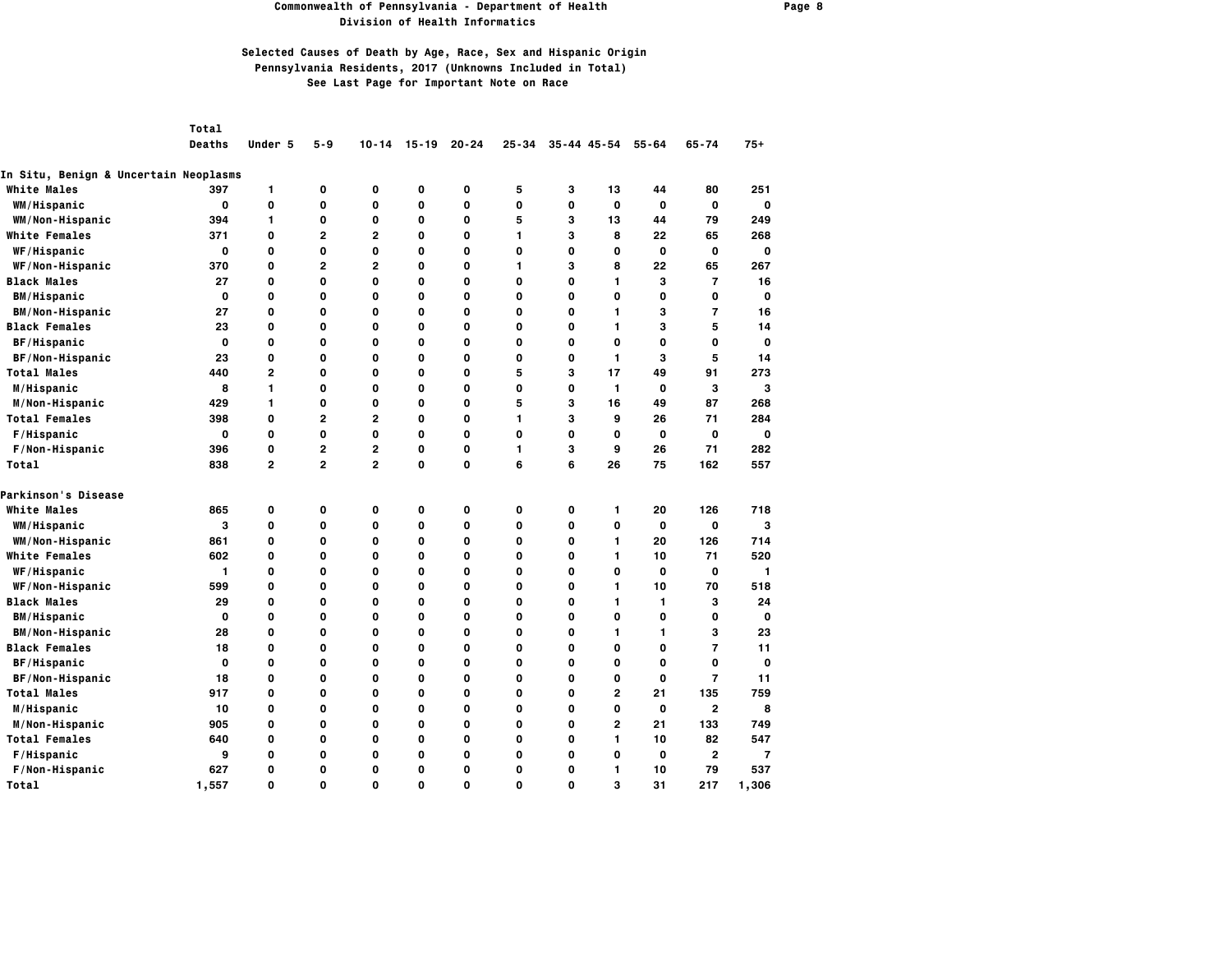### **Commonwealth of Pennsylvania - Department of Health Page 9 Division of Health Informatics**

## **Selected Causes of Death by Age, Race, Sex and Hispanic Origin Pennsylvania Residents, 2017 (Unknowns Included in Total) See Last Page for Important Note on Race**

*Total* 

 **Deaths Under 5 5-9 10-14 15-19 20-24 25-34 35-44 45-54 55-64 65-74 75+**

### **Essential Hypertension & Hypertensive Renal Disease**

| <b>White Males</b>     | 342            | 0            | 0 | 0 | 0           | 0 | 0            | 1            | 19           | 40             | 68             | 214      |
|------------------------|----------------|--------------|---|---|-------------|---|--------------|--------------|--------------|----------------|----------------|----------|
| WM/Hispanic            | 3              | 0            | 0 | 0 | 0           | 0 | 0            | 0            | O            | $\mathbf 0$    | $\mathbf 0$    | 3        |
| WM/Non-Hispanic        | 339            | 0            | 0 | 0 | $\mathbf 0$ | 0 | 0            | 1            | 19           | 40             | 68             | 211      |
| White Females          | 534            | $\mathbf{o}$ | 0 | 0 | 0           | 0 | 2            | 0            | 13           | 23             | 46             | 450      |
| WF/Hispanic            | 3              | $\mathbf{o}$ | 0 | 0 | 0           | 0 | O            | 0            | O            | 0              | $\mathbf 0$    | з        |
| WF/Non-Hispanic        | 530            | 0            | 0 | 0 | 0           | 0 | $\mathbf{2}$ | 0            | 13           | 23             | 45             | 447      |
| <b>Black Males</b>     | 46             | 0            | 0 | 0 | 0           | 0 | 1            | $\mathbf{2}$ | 10           | $\overline{7}$ | 9              | 17       |
| <b>BM/Hispanic</b>     | 1              | $\mathbf{o}$ | 0 | 0 | O           | 0 | O            | 0            | O            | 0              | 1.             | O        |
| <b>BM/Non-Hispanic</b> | 45             | $\mathbf{o}$ | 0 | 0 | 0           | 0 | 1            | $\mathbf{2}$ | 10           | $\overline{7}$ | 8              | 17       |
| <b>Black Females</b>   | 71             | $\mathbf{o}$ | 0 | 0 | O           | 0 | 1            | 1            | 3            | 12             | 15             | 39       |
| BF/Hispanic            | 1              | $\mathbf{o}$ | 0 | 0 | 0           | 0 | $\mathbf{o}$ | 0            | $\mathbf{o}$ | $\mathbf{o}$   | $\mathbf{1}$   | O        |
| BF/Non-Hispanic        | 69             | 0            | 0 | 0 | 0           | 0 | 1            | 1            | 3            | 12             | 14             | 38       |
| <b>Total Males</b>     | 407            | 0            | 0 | 0 | 0           | 0 | з            | 3            | 31           | 50             | 82             | 238      |
| M/Hispanic             | 11             | 0            | 0 | 0 | O           | 0 | 1            | 0            | 1            | 1              | 3              | 5        |
| M/Non-Hispanic         | 396            | $\mathbf{o}$ | 0 | 0 | $\mathbf 0$ | 0 | $\mathbf{2}$ | 3            | 30           | 49             | 79             | 233      |
| <b>Total Females</b>   | 618            | $\mathbf{o}$ | 0 | 0 | O           | 0 | 3            | 1            | 16           | 36             | 64             | 498      |
| F/Hispanic             | $\overline{7}$ | 0            | 0 | 0 | 0           | 0 | 0            | 0            | 0            | 1              | $\overline{2}$ | 4        |
| F/Non-Hispanic         | 609            | 0            | 0 | 0 | $\mathbf 0$ | 0 | з            | 1            | 16           | 35             | 61             | 493      |
| Total                  | 1,025          | 0            | O | 0 | O           | 0 | 6            | 4            | 47           | 86             | 146            | 736      |
| <b>Atherosclerosis</b> |                |              |   |   |             |   |              |              |              |                |                |          |
| <b>White Males</b>     | 79             | 0            | 0 | 0 | 0           | 0 | 0            | 0            | 1            | 6              | 11             | 61       |
| WM/Hispanic            | 0              | 0            | 0 | 0 | 0           | 0 | 0            | 0            | 0            | 0              | $\mathbf 0$    | O        |
| WM/Non-Hispanic        | 79             | $\mathbf{o}$ | 0 | 0 | 0           | 0 | 0            | 0            | 1.           | 6              | 11             | 61       |
| <b>White Females</b>   | 114            | 0            | 0 | 0 | 0           | 0 | 0            | 0            | 1.           | 1.             | 10             | 102      |
| WF/Hispanic            | $\mathbf{o}$   | 0            | 0 | 0 | O           | 0 | 0            | 0            | O            | 0              | $\mathbf 0$    | $\Omega$ |
| WF/Non-Hispanic        | 114            | $\mathbf{o}$ | 0 | 0 | $\mathbf 0$ | 0 | O            | 0            | 1            | 1              | 10             | 102      |
| <b>Black Males</b>     | 8              | $\mathbf{1}$ | 0 | 0 | 0           | 0 | 0            | 0            | 0            | 1              | 1              | 5        |
| <b>BM/Hispanic</b>     | 0              | $\mathbf 0$  | 0 | 0 | 0           | 0 | 0            | 0            | 0            | 0              | 0              | O        |
| BM/Non-Hispanic        | 8              | $\mathbf{1}$ | 0 | 0 | 0           | 0 | O            | 0            | 0            | $\mathbf{1}$   | 1              | 5        |
| <b>Black Females</b>   | 12             | 0            | 0 | 0 | 0           | 0 | 0            | 0            | 0            | 3              | $\mathbf{2}$   | 7        |
| BF/Hispanic            | $\Omega$       | $\mathbf{o}$ | 0 | 0 | O           | 0 | O            | 0            | O            | 0              | $\mathbf{o}$   | O        |
| BF/Non-Hispanic        | 12             | $\mathbf{o}$ | 0 | 0 | 0           | 0 | 0            | 0            | 0            | 3              | $\mathbf{2}$   | 7        |
| <b>Total Males</b>     | 87             | 1            | 0 | 0 | 0           | 0 | 0            | 0            | 1.           | 7              | 12             | 66       |
| M/Hispanic             | $\mathbf 0$    | 0            | 0 | 0 | 0           | 0 | 0            | 0            | 0            | 0              | $\mathbf 0$    | 0        |
| M/Non-Hispanic         | 87             | $\mathbf{1}$ | 0 | 0 | 0           | 0 | 0            | 0            | 1.           | 7              | 12             | 66       |
| <b>Total Females</b>   | 128            | 0            | 0 | 0 | 0           | 0 | 0            | 0            | 1            | 4              | 12             | 111      |
| F/Hispanic             | $\mathbf{1}$   | $\mathbf{o}$ | 0 | 0 | 0           | 0 | O            | 0            | O            | 0              | $\mathbf 0$    | 1        |
| F/Non-Hispanic         | 126            | $\mathbf{o}$ | 0 | 0 | 0           | 0 | 0            | 0            | 1            | 4              | 12             | 109      |
| Total                  | 215            | 1            | 0 | 0 | O           | 0 | 0            | 0            | $\mathbf{2}$ | 11             | 24             | 177      |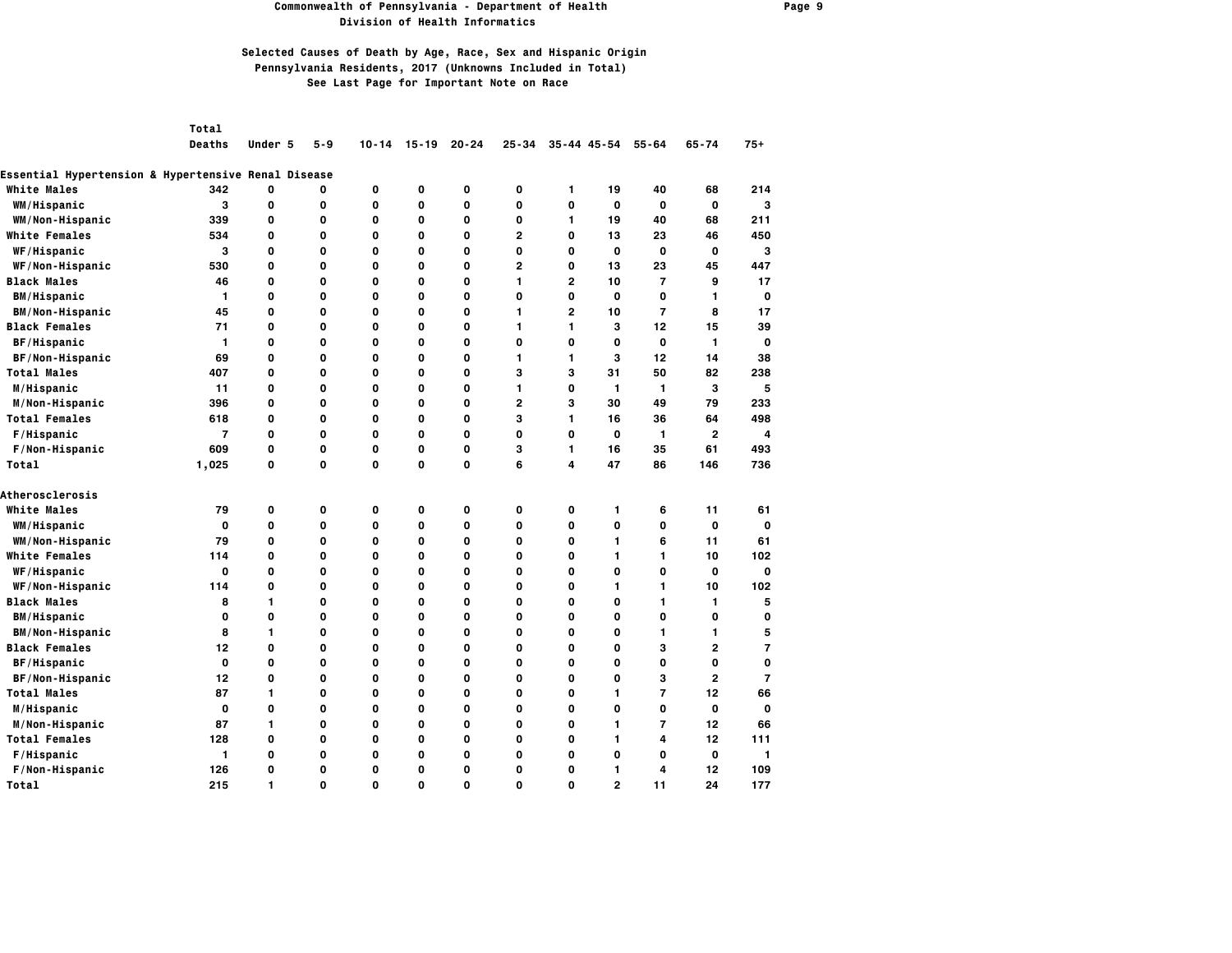#### **Commonwealth of Pennsylvania - Department of Health Page 10 Division of Health Informatics**

|                           | Total         |                         |                |                |                |              |              |                |                 |             |                |                |
|---------------------------|---------------|-------------------------|----------------|----------------|----------------|--------------|--------------|----------------|-----------------|-------------|----------------|----------------|
|                           | <b>Deaths</b> | Under 5                 | $5 - 9$        | $10 - 14$      | $15 - 19$      | $20 - 24$    | $25 - 34$    |                | $35 - 44$ 45-54 | $55 - 64$   | $65 - 74$      | $75+$          |
| <b>Assault (Homicide)</b> |               |                         |                |                |                |              |              |                |                 |             |                |                |
| <b>White Males</b>        | 154           | 5                       | 1              | 0              | 13             | 23           | 35           | 22             | 26              | 20          | 5              | 4              |
| WM/Hispanic               | 20            | 1                       | 0              | 0              | $\overline{2}$ | 6            | 8            | $\overline{2}$ | 1               | 0           | 0              | O              |
| WM/Non-Hispanic           | 133           | $\overline{\mathbf{4}}$ | 1              | 0              | 11             | 17           | 27           | 20             | 24              | 20          | 5              | 4              |
| <b>White Females</b>      | 95            | 4                       | 0              | 0              | $\overline{2}$ | 13           | 24           | 15             | 19              | 11          | $\overline{2}$ | 5              |
| WF/Hispanic               | 3             | 0                       | 0              | 0              | 1              | $\mathbf 0$  | 1            | $\mathbf{1}$   | O               | $\mathbf 0$ | $\mathbf 0$    | O              |
| WF/Non-Hispanic           | 92            | 4                       | 0              | 0              | 1              | 13           | 23           | 14             | 19              | 11          | $\overline{2}$ | 5              |
| <b>Black Males</b>        | 419           | 8                       | 3              | $\overline{7}$ | 53             | 100          | 140          | 61             | 29              | 12          | 4              | $\overline{a}$ |
| <b>BM/Hispanic</b>        | 9             | $\mathbf{o}$            | 0              | 0              | 1              | $\mathbf{2}$ | 4            | $\mathbf{1}$   | 1               | 0           | 0              | O              |
| <b>BM/Non-Hispanic</b>    | 410           | 8                       | 3              | $\overline{7}$ | 52             | 98           | 136          | 60             | 28              | 12          | 4              | 2              |
| <b>Black Females</b>      | 46            | $\mathbf{2}$            | 1              | 0              | 6              | 6            | 12           | 5              | 5               | 5           | 4              | 0              |
| BF/Hispanic               | 1             | 0                       | 0              | 0              | 1              | 0            | O            | 0              | 0               | 0           | 0              | O              |
| BF/Non-Hispanic           | 44            | $\mathbf{2}$            | 1              | 0              | 5              | 5            | 12           | 5              | 5               | 5           | 4              | O              |
| <b>Total Males</b>        | 636           | 15                      | 6              | 8              | 72             | 137          | 194          | 95             | 60              | 34          | 9              | 6              |
| M/Hispanic                | 73            | 3                       | 2              | O              | 5              | 18           | 26           | 13             | 5               | 1           | $\mathbf{o}$   | O              |
| M/Non-Hispanic            | 561           | 12                      | 4              | 8              | 67             | 119          | 167          | 82             | 54              | 33          | 9              | 6              |
| <b>Total Females</b>      | 154           | $\overline{7}$          | 1              | 1              | 10             | 20           | 36           | 25             | 26              | 17          | 6              | 5              |
| F/Hispanic                | 16            | 1                       | 0              | 1              | 4              | 0            | 1            | 6              | 2               | 1           | 0              | O              |
| F/Non-Hispanic            | 137           | 6                       | 1              | 0              | 6              | 19           | 35           | 19             | 24              | 16          | 6              | 5              |
| Total                     | 790           | 22                      | $\overline{7}$ | 9              | 82             | 157          | 230          | 120            | 86              | 51          | 15             | 11             |
| Perinatal Conditions      |               |                         |                |                |                |              |              |                |                 |             |                |                |
| <b>White Males</b>        | 133           | 132                     | 0              | 0              | 0              | 0            | 0            | 0              | 0               | 1           | 0              | O              |
| WM/Hispanic               | 13            | 13                      | 0              | O              | $\mathbf 0$    | 0            | $\mathbf{o}$ | 0              | O               | 0           | $\mathbf{o}$   | O              |
| WM/Non-Hispanic           | 120           | 119                     | 0              | O              | $\mathbf 0$    | 0            | O            | 0              | O               | 1           | O              | O              |
| <b>White Females</b>      | 100           | 100                     | 0              | 0              | 0              | 0            | $\mathbf 0$  | 0              | 0               | 0           | 0              | O              |
| <b>WF/Hispanic</b>        | 17            | 17                      | 0              | 0              | 0              | 0            | 0            | 0              | 0               | 0           | 0              | O              |
| WF/Non-Hispanic           | 83            | 83                      | 0              | 0              | 0              | 0            | 0            | 0              | 0               | 0           | 0              | O              |
| <b>Black Males</b>        | 92            | 92                      | 0              | 0              | 0              | 0            | O            | 0              | 0               | 0           | 0              | O              |
| <b>BM/Hispanic</b>        | 6             | 6                       | 0              | 0              | 0              | 0            | O            | 0              | 0               | 0           | O              | O              |
| <b>BM/Non-Hispanic</b>    | 85            | 85                      | 0              | 0              | 0              | 0            | 0            | 0              | 0               | 0           | 0              | O              |
| <b>Black Females</b>      | 71            | 71                      | 0              | 0              | $\mathbf 0$    | 0            | O            | 0              | O               | 0           | O              | O              |
| BF/Hispanic               | 3             | 3                       | 0              | O              | 0              | 0            | O            | 0              | O               | 0           | O              | 0              |
| BF/Non-Hispanic           | 68            | 68                      | 0              | O              | 0              | 0            | O            | 0              | O               | 0           | O              | O              |
| <b>Total Males</b>        | 264           | 263                     | 0              | 0              | 0              | 0            | 0            | 0              | 0               | 1           | 0              | O              |
| M/Hispanic                | 34            | 34                      | 0              | 0              | 0              | 0            | $\mathbf 0$  | 0              | 0               | 0           | 0              | 0              |
| M/Non-Hispanic            | 227           | 226                     | 0              | 0              | 0              | 0            | 0            | 0              | 0               | 1           | 0              | O              |
| <b>Total Females</b>      | 203           | 203                     | 0              | 0              | 0              | 0            | $\mathbf 0$  | 0              | 0               | 0           | $\mathbf 0$    | O              |
| F/Hispanic                | 28            | 28                      | 0              | 0              | 0              | 0            | 0            | 0              | 0               | 0           | 0              | O              |
| F/Non-Hispanic            | 171           | 171                     | 0              | 0              | 0              | 0            | 0            | 0              | 0               | 0           | 0              | O              |
| Total                     | 470           | 469                     | O              | O              | $\Omega$       | 0            | O            | $\Omega$       | O               |             | $\Omega$       | O              |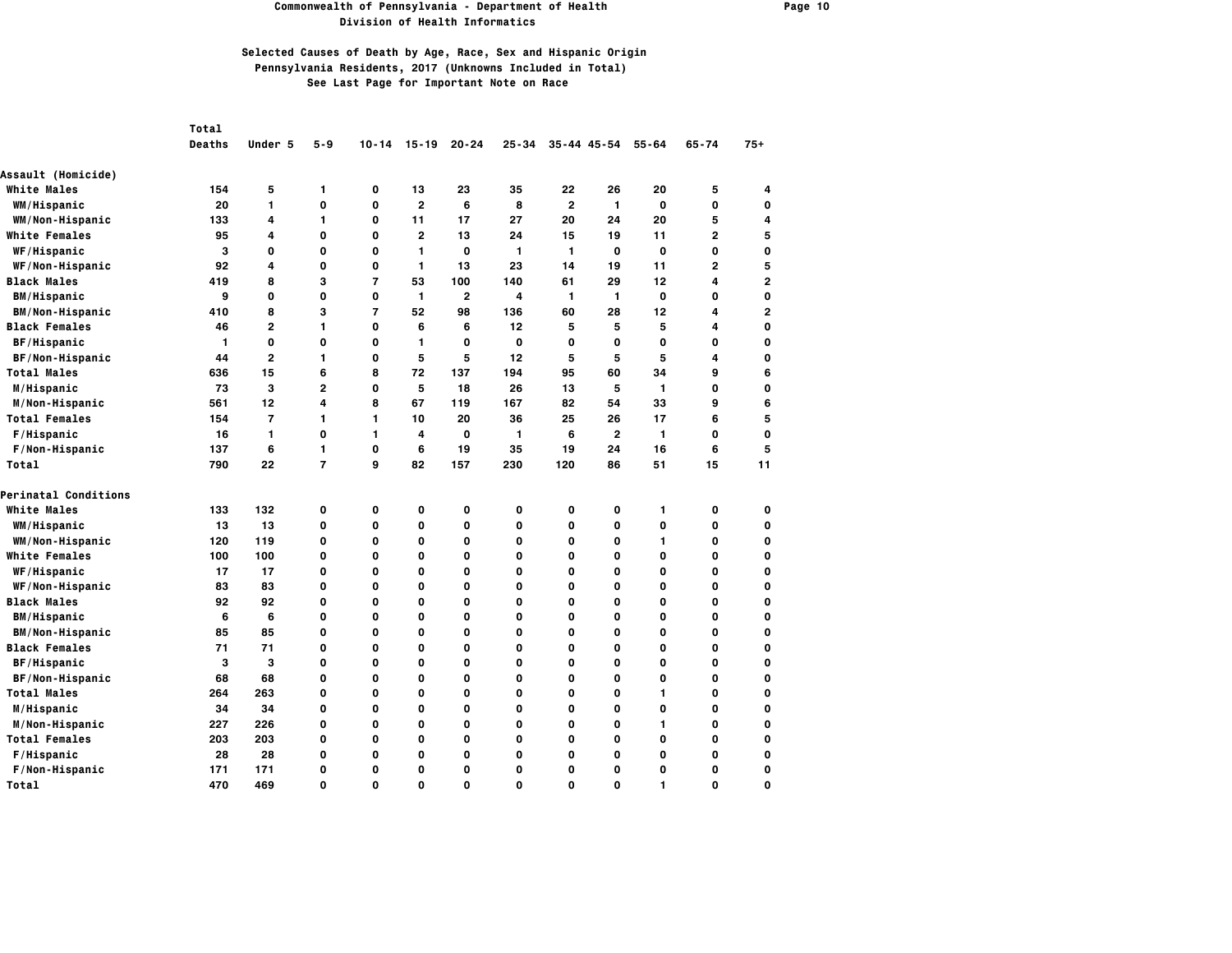#### **Commonwealth of Pennsylvania - Department of Health Page 11 Division of Health Informatics**

|                                                                    | Total          |                |             |                |                |                |                         |                          |                     |              |                |                |
|--------------------------------------------------------------------|----------------|----------------|-------------|----------------|----------------|----------------|-------------------------|--------------------------|---------------------|--------------|----------------|----------------|
|                                                                    | Deaths         | Under 5        | $5 - 9$     | $10 - 14$      | $15 - 19$      | $20 - 24$      | $25 - 34$               |                          | $35 - 44$ $45 - 54$ | $55 - 64$    | $65 - 74$      | $75+$          |
| <b>HIV Disease</b>                                                 |                |                |             |                |                |                |                         |                          |                     |              |                |                |
| <b>White Males</b>                                                 | 48             | 0              | 0           | 0              | 0              | 0              | $\mathbf{2}$            | 5                        | 14                  | 11           | 14             | 2              |
| WM/Hispanic                                                        | $\overline{7}$ | 0              | 0           | 0              | 0              | 0              | $\mathbf{o}$            | 1                        | $\mathbf{2}$        | 1            | з              | 0              |
| WM/Non-Hispanic                                                    | 41             | 0              | O           | 0              | O              | 0              | $\overline{2}$          | 4                        | 12                  | 10           | 11             | $\overline{2}$ |
| <b>White Females</b>                                               | 11             | 0              | 0           | 0              | 0              | 0              | $\mathbf{o}$            | 2                        | 4                   | $\mathbf{2}$ | 3              | 0              |
| WF/Hispanic                                                        | 1              | 0              | $\mathbf 0$ | 0              | 0              | 0              | $\mathbf{o}$            | 0                        | 1                   | $\mathbf 0$  | 0              | $\mathbf 0$    |
| WF/Non-Hispanic                                                    | 9              | 0              | O           | 0              | $\mathbf 0$    | 0              | $\mathbf{o}$            | $\overline{2}$           | 3                   | 1            | 3              | 0              |
| <b>Black Males</b>                                                 | 46             | 0              | 0           | 0              | 0              | 0              | 2                       | 8                        | 11                  | 17           | 5              | 3              |
| <b>BM/Hispanic</b>                                                 | 0              | 0              | O           | 0              | $\mathbf 0$    | 0              | $\mathbf{o}$            | 0                        | $\mathbf{o}$        | $\mathbf{o}$ | 0              | 0              |
| <b>BM/Non-Hispanic</b>                                             | 45             | 0              | 0           | 0              | 0              | 0              | 2                       | 8                        | 11                  | 17           | 4              | 3              |
| <b>Black Females</b>                                               | 34             | 0              | $\mathbf 0$ | 0              | 0              | 0              | 4                       | 4                        | 12                  | 12           | 2              | $\mathbf 0$    |
| BF/Hispanic                                                        | 1              | 0              | 0           | 0              | O              | 0              | 1                       | 0                        | 0                   | 0            | 0              | 0              |
| BF/Non-Hispanic                                                    | 33             | 0              | 0           | 0              | 0              | 0              | 3                       | 4                        | 12                  | 12           | $\mathbf{2}$   | $\mathbf 0$    |
| <b>Total Males</b>                                                 | 103            | 0              | O           | 0              | $\mathbf{1}$   | 0              | 6                       | 13                       | 27                  | 29           | 22             | 5              |
| M/Hispanic                                                         | 13             | 0              | O           | 0              | O              | 0              | $\overline{2}$          | $\mathbf{1}$             | 3                   | $\mathbf{2}$ | 5              | $\mathbf 0$    |
| M/Non-Hispanic                                                     | 89             | 0              | $\mathbf 0$ | 0              | 1              | 0              | 4                       | 12                       | 24                  | 27           | 16             | 5              |
| <b>Total Females</b>                                               | 51             | 0              | 0           | 0              | O              | 0              | 4                       | $\overline{7}$           | 19                  | 14           | $\overline{7}$ | 0              |
| F/Hispanic                                                         | 6              | 0              | 0           | 0              | 0              | 0              | 1                       | 1                        | $\mathbf{2}$        | 0            | 2              | 0              |
| F/Non-Hispanic                                                     | 44             | 0              | O           | 0              | O              | 0              | 3                       | 6                        | 17                  | 13           | 5              | 0              |
| Total                                                              | 154            | 0              | $\mathbf 0$ | 0              | 1              | 0              | 10                      | 20                       | 46                  | 43           | 29             | 5              |
| Congenital Malformations, Deformations & Chromosomal Abnormalities |                |                |             |                |                |                |                         |                          |                     |              |                |                |
| <b>White Males</b>                                                 | 151            | 58             | 5           | 2              | $\mathbf{2}$   | 6              | $\overline{\mathbf{r}}$ | 6                        | 19                  | 19           | 15             | 12             |
| WM/Hispanic                                                        | 4              | 3              | 0           | 0              | O              | 0              | $\mathbf{o}$            | 0                        | $\mathbf{o}$        | $\mathbf{o}$ | $\mathbf 0$    | $\mathbf{1}$   |
| WM/Non-Hispanic                                                    | 147            | 55             | 5           | $\overline{2}$ | $\overline{2}$ | 6              | $\overline{7}$          | 6                        | 19                  | 19           | 15             | 11             |
| <b>White Females</b>                                               | 142            | 51             | 5           | 1              | 1              | $\overline{2}$ | 3                       | $\overline{\phantom{a}}$ | 13                  | 34           | 14             | 11             |
| <b>WF/Hispanic</b>                                                 | $\overline{7}$ | $\overline{2}$ | 1           | 0              | O              | 0              | 1                       | 1                        | 0                   | 0            | 1              | 1              |
| WF/Non-Hispanic                                                    | 135            | 49             | 4           | 1              | 1              | $\mathbf{2}$   | 2                       | 6                        | 13                  | 34           | 13             | 10             |
| <b>Black Males</b>                                                 | 32             | 17             | 1           | 0              | $\overline{2}$ | 3              | $\mathbf{o}$            | $\overline{2}$           | 0                   | 4            | $\mathbf{2}$   | $\mathbf{1}$   |
| <b>BM/Hispanic</b>                                                 | $\mathbf{2}$   | $\overline{2}$ | O           | 0              | O              | 0              | 0                       | 0                        | 0                   | 0            | 0              | 0              |
| <b>BM/Non-Hispanic</b>                                             | 30             | 15             | 1           | 0              | $\overline{2}$ | 3              | $\mathbf{o}$            | 2                        | 0                   | 4            | $\overline{2}$ | 1              |
| <b>Black Females</b>                                               | 20             | 13             | O           | 0              | $\mathbf{1}$   | $\overline{2}$ | 1                       | 0                        | 1                   | $\mathbf{1}$ | 1              | $\mathbf 0$    |
| BF/Hispanic                                                        | 1              | 1              | $\mathbf 0$ | 0              | $\mathbf 0$    | 0              | $\mathbf{o}$            | 0                        | O                   | $\mathbf 0$  | 0              | $\mathbf 0$    |
| BF/Non-Hispanic                                                    | 19             | 12             | O           | 0              | 1              | $\overline{2}$ | 1                       | 0                        | 1                   | $\mathbf{1}$ | 1              | $\mathbf 0$    |
| <b>Total Males</b>                                                 | 191            | 83             | 6           | $\mathbf{2}$   | 4              | 9              | $\overline{7}$          | 8                        | 19                  | 23           | 17             | 13             |
| M/Hispanic                                                         | 10             | 9              | $\mathbf 0$ | 0              | 0              | 0              | $\mathbf{o}$            | 0                        | $\mathbf{o}$        | $\mathbf 0$  | 0              | 1              |
| M/Non-Hispanic                                                     | 181            | 74             | 6           | $\mathbf{2}$   | 4              | 9              | $\overline{7}$          | 8                        | 19                  | 23           | 17             | 12             |
| <b>Total Females</b>                                               | 173            | 72             | 5           | 1              | $\overline{2}$ | 4              | 4                       | $\overline{7}$           | 14                  | 36           | 16             | 12             |
| F/Hispanic                                                         | 13             | $\overline{7}$ | 1           | 0              | O              | 0              | 1                       | 1                        | 0                   | 0            | $\overline{2}$ | 1              |
| F/Non-Hispanic                                                     | 159            | 64             | 4           | 1              | $\overline{2}$ | 4              | 3                       | 6                        | 14                  | 36           | 14             | 11             |
| Total                                                              | 364            | 155            | 11          | 3              | 6              | 13             | 11                      | 15                       | 33                  | 59           | 33             | 25             |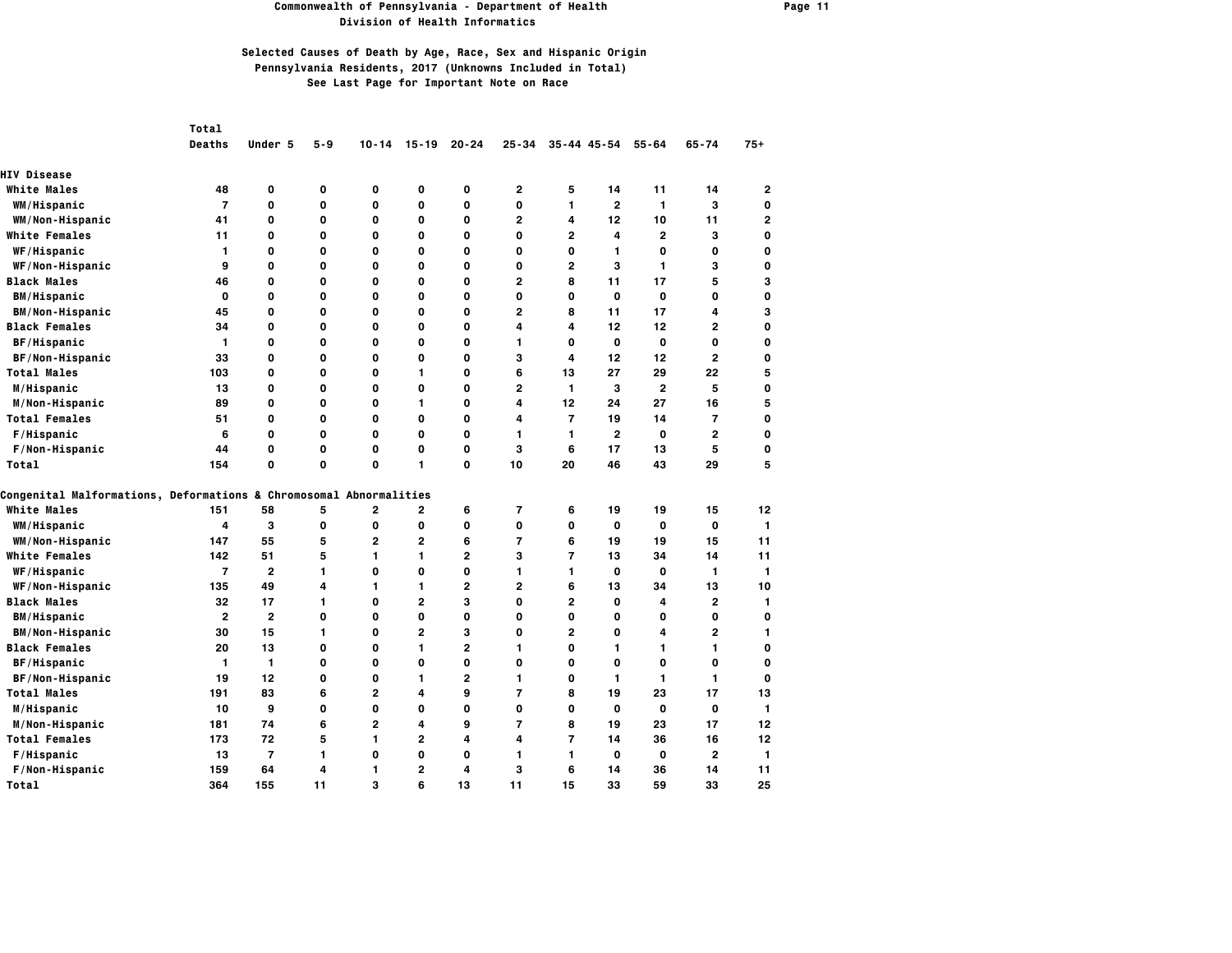### **Commonwealth of Pennsylvania - Department of Health Page 12 Division of Health Informatics**

|                        | Total          |         |             |           |                |                |           |                |                |                         |              |                |
|------------------------|----------------|---------|-------------|-----------|----------------|----------------|-----------|----------------|----------------|-------------------------|--------------|----------------|
|                        | <b>Deaths</b>  | Under 5 | $5 - 9$     | $10 - 14$ | $15 - 19$      | $20 - 24$      | $25 - 34$ |                | 35-44 45-54    | $55 - 64$               | $65 - 74$    | $75+$          |
| Anemias                |                |         |             |           |                |                |           |                |                |                         |              |                |
| <b>White Males</b>     | 111            | 0       | $\mathbf 0$ | 0         | $\mathbf 0$    | 0              | 0         | 1              | $\overline{2}$ | 7                       | 18           | 83             |
| WM/Hispanic            | 0              | 0       | 0           | 0         | 0              | 0              | 0         | 0              | 0              | 0                       | $\mathbf 0$  | 0              |
| WM/Non-Hispanic        | 111            | 0       | $\mathbf 0$ | 0         | $\mathbf 0$    | 0              | 0         | $\mathbf{1}$   | 2              | $\overline{\mathbf{r}}$ | 18           | 83             |
| <b>White Females</b>   | 150            | O       | $\Omega$    | 0         | 1              | 1              | O         | 1              | O              | 9                       | 16           | 122            |
| WF/Hispanic            | 1              | 0       | 0           | 0         | 0              | 0              | 0         | 0              | 0              | 0                       | 0            | 1              |
| WF/Non-Hispanic        | 148            | 0       | $\mathbf 0$ | 0         | 1              | 1              | 0         | 1              | 0              | 9                       | 16           | 120            |
| <b>Black Males</b>     | 15             | O       | $\mathbf 0$ | O         | $\mathbf 0$    | O              | 4         | 0              | $\overline{2}$ | 5                       | 1            | 3              |
| <b>BM/Hispanic</b>     | $\mathbf{o}$   | O       | $\mathbf 0$ | O         | $\mathbf 0$    | O              | O         | 0              | 0              | 0                       | 0            | 0              |
| <b>BM/Non-Hispanic</b> | 14             | 0       | 0           | 0         | 0              | 0              | з         | 0              | $\mathbf{2}$   | 5                       | 1            | 3              |
| <b>Black Females</b>   | 15             | O       | $\mathbf 0$ | O         | 1              | 1              | 1         | 1              | 5              | 1                       | 3            | 2              |
| <b>BF/Hispanic</b>     | O              | 0       | O           | 0         | O              | 0              | O         | 0              | 0              | $\mathbf{o}$            | $\mathbf 0$  | 0              |
| BF/Non-Hispanic        | 15             | 0       | 0           | 0         | 1              | 1              | 1         | $\mathbf{1}$   | 5              | 1                       | 3            | 2              |
| <b>Total Males</b>     | 129            | O       | $\mathbf 0$ | 0         | $\mathbf 0$    | 0              | 4         | 1              | 4              | 13                      | 21           | 86             |
| M/Hispanic             | 1              | 0       | $\mathbf 0$ | 0         | 0              | 0              | 0         | 0              | 0              | $\mathbf 0$             | 1            | $\mathbf{o}$   |
| M/Non-Hispanic         | 127            | O       | $\mathbf 0$ | 0         | $\mathbf 0$    | O              | 3         | 1.             | 4              | 13                      | 20           | 86             |
| <b>Total Females</b>   | 169            | 0       | $\mathbf 0$ | 0         | $\overline{2}$ | $\overline{2}$ | 1         | $\overline{2}$ | 5              | 10                      | 20           | 127            |
| F/Hispanic             | $\mathbf{2}$   | 0       | $\mathbf 0$ | 0         | O              | 0              | 0         | 0              | 0              | $\mathbf 0$             | $\mathbf 0$  | $\overline{2}$ |
| F/Non-Hispanic         | 166            | 0       | 0           | 0         | 2              | $\overline{2}$ | 1         | $\mathbf{2}$   | 5              | 10                      | 20           | 124            |
| Total                  | 298            | 0       | O           | 0         | $\overline{2}$ | $\overline{2}$ | 5         | 3              | 9              | 23                      | 41           | 213            |
| Pneumoconiosis         |                |         |             |           |                |                |           |                |                |                         |              |                |
| <b>White Males</b>     | 46             | 0       | 0           | 0         | 0              | 0              | 0         | 0              | 0              | 0                       | 4            | 42             |
| WM/Hispanic            | $\mathbf 0$    | 0       | O           | 0         | O              | 0              | O         | $\mathbf{o}$   | O              | $\mathbf{o}$            | $\mathbf{o}$ | $\mathbf{0}$   |
| WM/Non-Hispanic        | 46             | 0       | $\mathbf 0$ | 0         | $\mathbf 0$    | O              | 0         | 0              | 0              | 0                       | 4            | 42             |
| <b>White Females</b>   | 1              | 0       | 0           | 0         | $\mathbf 0$    | 0              | 0         | 0              | 0              | 0                       | 1            | $\mathbf{o}$   |
| WF/Hispanic            | 0              | O       | O           | 0         | O              | O              | 0         | 0              | 0              | 0                       | 0            | 0              |
| WF/Non-Hispanic        | 1              | 0       | 0           | 0         | 0              | 0              | 0         | 0              | 0              | $\mathbf 0$             | 1.           | 0              |
| <b>Black Males</b>     | $\overline{2}$ | 0       | 0           | 0         | 0              | 0              | 0         | 0              | 0              | $\mathbf 0$             | 0            | 2              |
| <b>BM/Hispanic</b>     | $\mathbf{o}$   | O       | $\mathbf 0$ | 0         | $\mathbf 0$    | O              | 0         | 0              | 0              | 0                       | 0            | 0              |
| <b>BM/Non-Hispanic</b> | $\mathbf{2}$   | 0       | 0           | 0         | 0              | 0              | 0         | 0              | 0              | 0                       | 0            | 2              |
| <b>Black Females</b>   | 0              | O       | 0           | 0         | 0              | O              | 0         | 0              | 0              | 0                       | 0            | 0              |
| <b>BF/Hispanic</b>     | $\mathbf 0$    | 0       | $\mathbf 0$ | O         | O              | 0              | O         | 0              | 0              | 0                       | 0            | $\mathbf 0$    |
| BF/Non-Hispanic        | 0              | 0       | 0           | 0         | 0              | 0              | 0         | 0              | 0              | 0                       | 0            | $\mathbf o$    |
| <b>Total Males</b>     | 48             | 0       | $\mathbf 0$ | 0         | $\mathbf 0$    | 0              | 0         | 0              | 0              | $\mathbf 0$             | 4            | 44             |
| M/Hispanic             | $\mathbf{o}$   | 0       | 0           | 0         | 0              | 0              | 0         | 0              | 0              | 0                       | 0            | $\mathbf 0$    |
| M/Non-Hispanic         | 48             | 0       | 0           | 0         | 0              | 0              | 0         | 0              | 0              | 0                       | 4            | 44             |
| <b>Total Females</b>   | 1              | 0       | 0           | 0         | 0              | 0              | 0         | 0              | 0              | $\mathbf 0$             | 1.           | 0              |
| F/Hispanic             | 0              | O       | $\mathbf 0$ | O         | $\mathbf 0$    | O              | 0         | 0              | 0              | 0                       | 0            | 0              |
| F/Non-Hispanic         | 1              | 0       | $\mathbf 0$ | O         | 0              | 0              | 0         | 0              | 0              | 0                       | 1            | 0              |
| Total                  | 49             | O       | $\mathbf 0$ | O         | $\mathbf 0$    | O              | O         | 0              | 0              | $\Omega$                | 5            | 44             |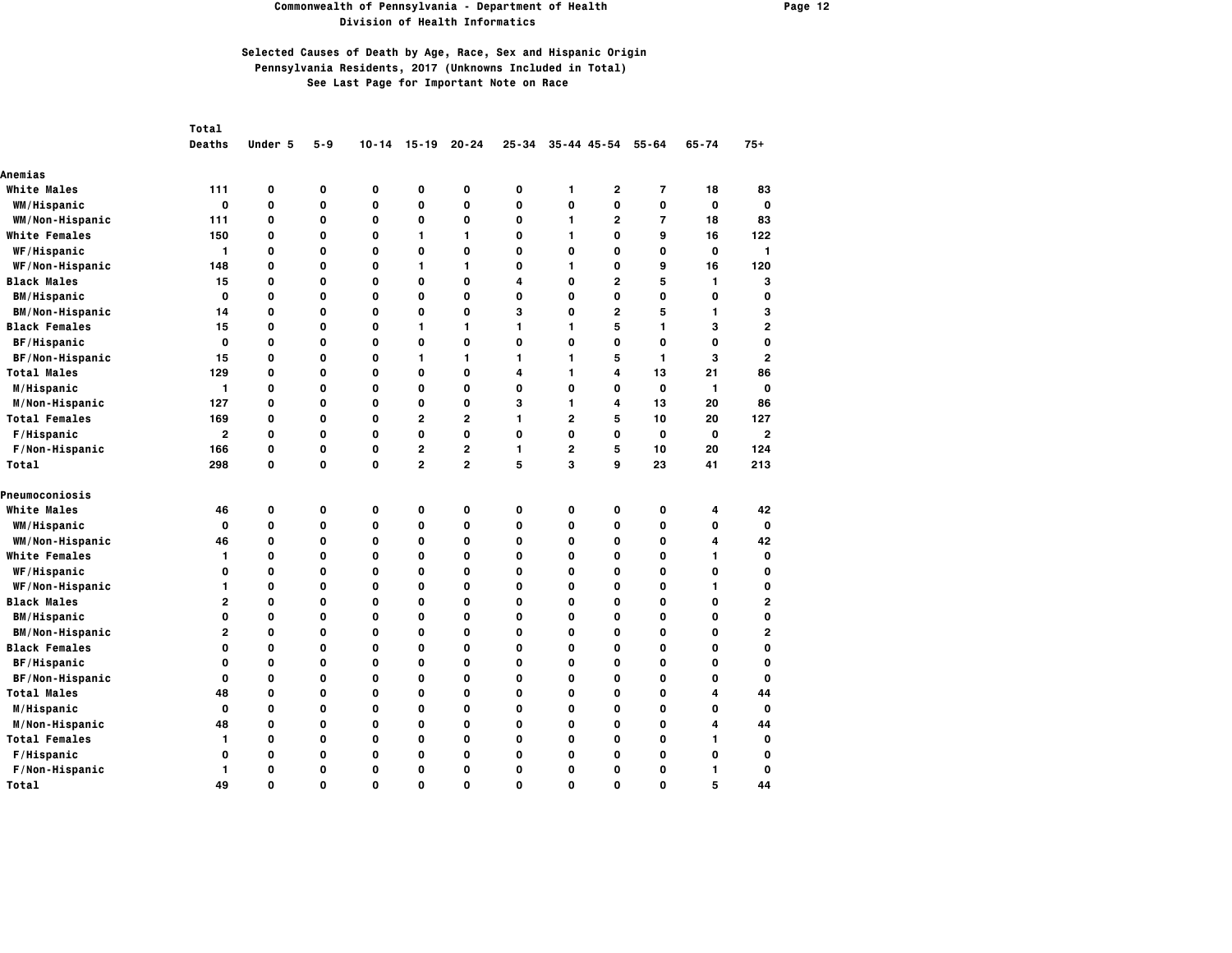#### **Commonwealth of Pennsylvania - Department of Health Page 13 Division of Health Informatics**

# **Selected Causes of Death by Age, Race, Sex and Hispanic Origin Pennsylvania Residents, 2017 (Unknowns Included in Total) See Last Page for Important Note on Race**

*Total* 

 **Deaths Under 5 5-9 10-14 15-19 20-24 25-34 35-44 45-54 55-64 65-74 75+**

| <b>Disorders of Biliary Tract &amp; Pancreas</b> |              |          |             |   |             |   |                |              |                |                |                         |                |
|--------------------------------------------------|--------------|----------|-------------|---|-------------|---|----------------|--------------|----------------|----------------|-------------------------|----------------|
| <b>White Males</b>                               | 89           | 0        | 0           | 0 | 0           | 0 | 1              | 2            | 9              | 11             | 23                      | 43             |
| WM/Hispanic                                      | $\mathbf{2}$ | 0        | $\mathbf 0$ | 0 | O           | 0 | $\mathbf{o}$   | 0            | O              | $\mathbf 0$    | $\mathbf{1}$            | 1              |
| WM/Non-Hispanic                                  | 86           | 0        | $\mathbf 0$ | 0 | $\mathbf 0$ | 0 | $\mathbf{1}$   | $\mathbf{2}$ | 9              | 11             | 22                      | 41             |
| <b>White Females</b>                             | 100          | 0        | 0           | 0 | 0           | 0 | 1              | $\mathbf{2}$ | $\overline{7}$ | 9              | 18                      | 63             |
| WF/Hispanic                                      | 0            | 0        | 0           | 0 | 0           | 0 | $\mathbf{o}$   | 0            | 0              | 0              | 0                       | $\mathbf 0$    |
| WF/Non-Hispanic                                  | 98           | 0        | $\mathbf 0$ | 0 | $\mathbf 0$ | 0 | 1              | 1            | $\overline{7}$ | 9              | 18                      | 62             |
| <b>Black Males</b>                               | 6            | 0        | $\mathbf 0$ | 0 | $\mathbf 0$ | 0 | $\mathbf{o}$   | 1            | 1              | $\mathbf{1}$   | $\overline{\mathbf{c}}$ | 1              |
| <b>BM/Hispanic</b>                               | O            | 0        | $\mathbf 0$ | O | 0           | 0 | $\mathbf{o}$   | 0            | O              | $\mathbf{o}$   | 0                       | $\mathbf 0$    |
| <b>BM/Non-Hispanic</b>                           | 6            | 0        | $\mathbf 0$ | 0 | 0           | 0 | $\mathbf{o}$   | 1            | 1              | $\mathbf{1}$   | $\mathbf{2}$            | 1              |
| <b>Black Females</b>                             | 12           | 0        | $\mathbf 0$ | 0 | $\mathbf 0$ | 0 | 1              | 0            | 1              | $\overline{2}$ | 5                       | 3              |
| <b>BF/Hispanic</b>                               | O            | $\Omega$ | O           | 0 | $\Omega$    | 0 | $\mathbf{o}$   | $\Omega$     | 0              | $\mathbf{o}$   | O                       | $\mathbf 0$    |
| BF/Non-Hispanic                                  | 12           | 0        | $\mathbf 0$ | 0 | O           | 0 | $\mathbf{1}$   | 0            | $\mathbf{1}$   | $\overline{2}$ | 5                       | 3              |
| <b>Total Males</b>                               | 103          | 0        | $\mathbf 0$ | 0 | 0           | 0 | $\overline{2}$ | 3            | 11             | 13             | 26                      | 48             |
| M/Hispanic                                       | 6            | 0        | O           | 0 | 0           | 0 | 1              | 0            | $\mathbf{o}$   | 1              | $\mathbf{2}$            | $\overline{2}$ |
| M/Non-Hispanic                                   | 96           | 0        | $\mathbf 0$ | 0 | O           | 0 | 1              | 3            | 11             | 12             | 24                      | 45             |
| <b>Total Females</b>                             | 116          | 0        | 0           | 0 | 0           | 0 | $\overline{2}$ | 2            | 8              | 12             | 24                      | 68             |
| F/Hispanic                                       | $\mathbf{2}$ | 0        | 0           | 0 | 0           | 0 | 0              | 0            | 0              | 1              | 1                       | 0              |
| F/Non-Hispanic                                   | 112          | 0        | 0           | 0 | $\mathbf 0$ | 0 | 2              | 1.           | 8              | 11             | 23                      | 67             |
| Total                                            | 219          | 0        | $\mathbf 0$ | 0 | $\mathbf 0$ | 0 | 4              | 5            | 19             | 25             | 50                      | 116            |
| <b>Nutritional Deficiencies</b>                  |              |          |             |   |             |   |                |              |                |                |                         |                |
| <b>White Males</b>                               | 109          | 0        | 0           | 0 | 0           | 0 | $\mathbf{2}$   | $\mathbf 0$  | $\mathbf{2}$   | $\overline{7}$ | 11                      | 87             |
| WM/Hispanic                                      | 1            | 0        | 0           | 0 | 0           | 0 | 0              | 0            | 0              | 1              | $\mathbf{o}$            | O              |
| WM/Non-Hispanic                                  | 107          | 0        | $\mathbf 0$ | 0 | O           | 0 | 2              | 0            | $\mathbf{2}$   | 6              | 11                      | 86             |
| <b>White Females</b>                             | 146          | 0        | $\mathbf 0$ | 0 | 0           | 0 | 0              | 1            | 3              | $\overline{7}$ | 16                      | 119            |
| WF/Hispanic                                      | 1            | 0        | 0           | 0 | 0           | 0 | 0              | 0            | 0              | 0              | 0                       | $\mathbf{1}$   |
| WF/Non-Hispanic                                  | 145          | 0        | 0           | 0 | 0           | 0 | 0              | 1            | з              | $\overline{7}$ | 16                      | 118            |
| <b>Black Males</b>                               | 17           | 0        | O           | 0 | $\mathbf 0$ | 0 | $\mathbf{o}$   | 0            | O              | з              | 4                       | 10             |
| <b>BM/Hispanic</b>                               | $\mathbf 0$  | 0        | $\mathbf 0$ | 0 | $\mathbf 0$ | 0 | $\mathbf{o}$   | 0            | 0              | 0              | 0                       | $\mathbf 0$    |
| <b>BM/Non-Hispanic</b>                           | 17           | 0        | $\mathbf 0$ | 0 | $\mathbf 0$ | 0 | $\mathbf{o}$   | 0            | $\mathbf 0$    | з              | 4                       | 10             |
| <b>Black Females</b>                             | 18           | 0        | O           | 0 | $\mathbf 0$ | 0 | $\mathbf{o}$   | 0            | O              | $\mathbf{o}$   | з                       | 15             |
| BF/Hispanic                                      | 0            | 0        | O           | 0 | 0           | 0 | 0              | 0            | 0              | 0              | 0                       | $\mathbf 0$    |
| BF/Non-Hispanic                                  | 18           | 0        | O           | 0 | O           | 0 | $\mathbf{o}$   | 0            | 0              | $\mathbf{o}$   | 3                       | 15             |
| <b>Total Males</b>                               | 127          | 0        | O           | 0 | $\Omega$    | 0 | $\overline{2}$ | $\Omega$     | $\mathbf{2}$   | 10             | 15                      | 98             |
| M/Hispanic                                       | 1            | 0        | $\mathbf 0$ | 0 | 0           | 0 | $\mathbf{o}$   | 0            | 0              | 1              | $\mathbf{o}$            | $\mathbf 0$    |
| M/Non-Hispanic                                   | 125          | 0        | 0           | 0 | 0           | 0 | $\overline{2}$ | 0            | $\overline{2}$ | 9              | 15                      | 97             |
| <b>Total Females</b>                             | 167          | 0        | $\mathbf 0$ | 0 | O           | 0 | $\mathbf{o}$   | 1            | 3              | 8              | 19                      | 136            |
| F/Hispanic                                       | 3            | 0        | $\mathbf 0$ | 0 | $\mathbf 0$ | 0 | $\mathbf{o}$   | 0            | $\mathbf 0$    | $\mathbf{1}$   | $\mathbf 0$             | $\overline{2}$ |
| F/Non-Hispanic                                   | 164          | 0        | $\mathbf 0$ | 0 | $\mathbf 0$ | 0 | 0              | 1            | з              | $\overline{7}$ | 19                      | 134            |
| Total                                            | 294          | $\Omega$ | $\Omega$    | O | $\Omega$    | 0 | $\overline{2}$ | 1            | 5              | 18             | 34                      | 234            |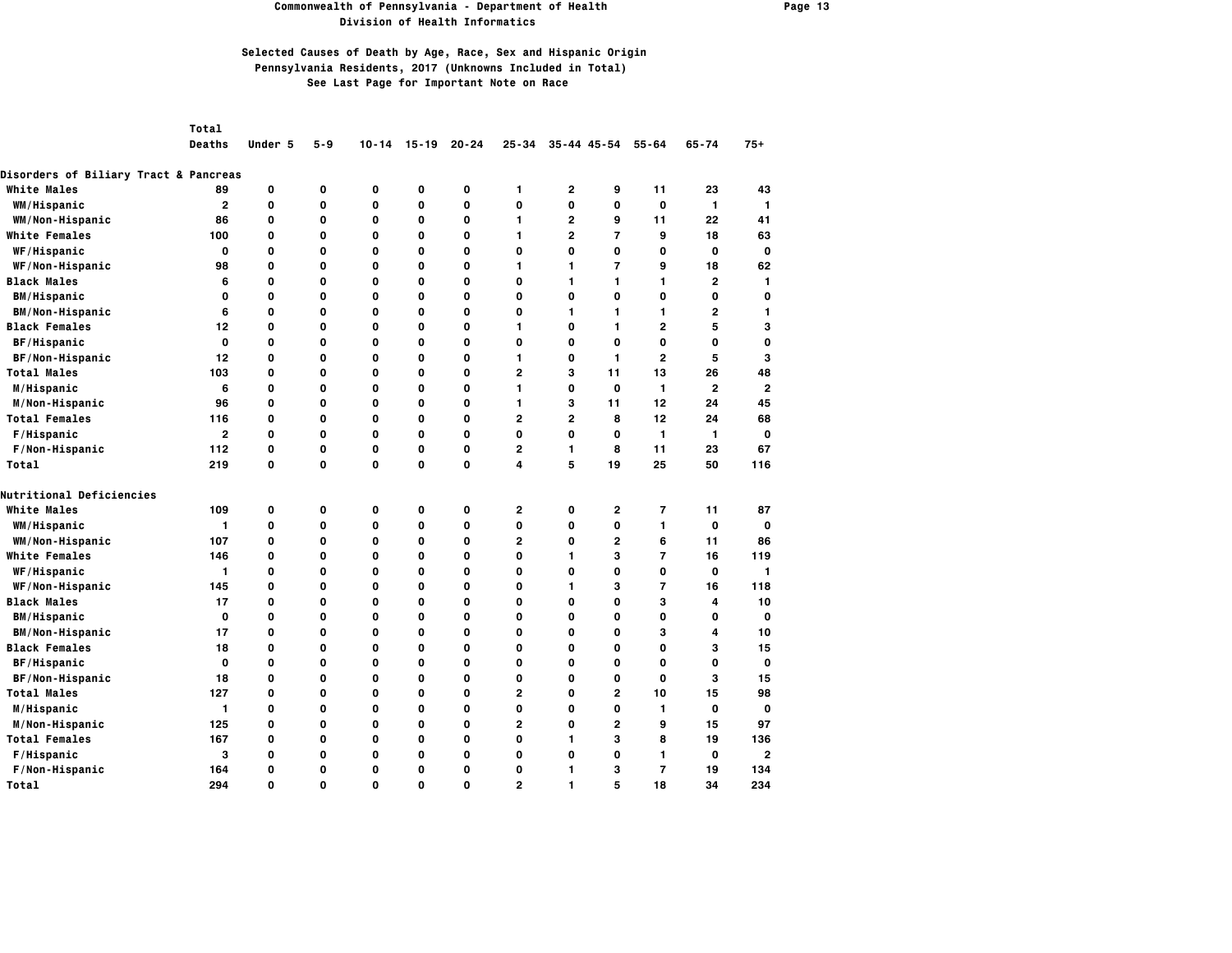### **Commonwealth of Pennsylvania - Department of Health Page 14 Division of Health Informatics**

|                                                                      | Total                   |         |          |           |              |           |                |                 |                |                |              |                         |
|----------------------------------------------------------------------|-------------------------|---------|----------|-----------|--------------|-----------|----------------|-----------------|----------------|----------------|--------------|-------------------------|
|                                                                      | <b>Deaths</b>           | Under 5 | 5-9      | $10 - 14$ | $15 - 19$    | $20 - 24$ | $25 - 34$      | $35 - 44$ 45-54 |                | $55 - 64$      | $65 - 74$    | $75+$                   |
| <b>Peptic Ulcer</b>                                                  |                         |         |          |           |              |           |                |                 |                |                |              |                         |
| <b>White Males</b>                                                   | 67                      | 0       | 0        | 0         | 0            | 0         | 0              | 2               | з              | 18             | 14           | 30                      |
| WM/Hispanic                                                          | 0                       | 0       | 0        | 0         | O            | 0         | 0              | 0               | 0              | 0              | $\mathbf 0$  | $\mathbf 0$             |
| WM/Non-Hispanic                                                      | 66                      | 0       | 0        | O         | O            | 0         | $\mathbf{o}$   | $\overline{2}$  | 3              | 18             | 13           | 30                      |
| <b>White Females</b>                                                 | 51                      | 0       | 0        | O         | O            | O         | $\mathbf{2}$   | $\mathbf{o}$    | 0              | 6              | 4            | 39                      |
| WF/Hispanic                                                          | $\mathbf{o}$            | O       | 0        | 0         | $\mathbf 0$  | 0         | 0              | $\mathbf 0$     | 0              | 0              | $\mathbf 0$  | $\mathbf 0$             |
| WF/Non-Hispanic                                                      | 51                      | 0       | 0        | O         | O            | O         | $\mathbf{2}$   | $\mathbf{o}$    | O              | 6              | 4            | 39                      |
| <b>Black Males</b>                                                   | 4                       | 0       | 0        | 0         | 0            | 0         | 0              | 0               | 1              | 1.             | 0            | 2                       |
| <b>BM/Hispanic</b>                                                   | 0                       | 0       | 0        | O         | O            | O         | $\mathbf{o}$   | $\mathbf{o}$    | O              | 0              | O            | $\mathbf 0$             |
| <b>BM/Non-Hispanic</b>                                               | 4                       | 0       | 0        | 0         | 0            | 0         | 0              | 0               | 1              | 1.             | 0            | $\overline{\mathbf{c}}$ |
| <b>Black Females</b>                                                 | $\overline{2}$          | 0       | 0        | 0         | $\mathbf 0$  | 0         | 0              | $\mathbf{o}$    | 0              | $\mathbf 0$    | $\mathbf 0$  | $\overline{\mathbf{c}}$ |
| BF/Hispanic                                                          | 0                       | 0       | 0        | 0         | 0            | 0         | 0              | 0               | 0              | 0              | 0            | $\mathbf 0$             |
| BF/Non-Hispanic                                                      | $\mathbf{2}$            | 0       | 0        | 0         | 0            | 0         | 0              | 0               | 0              | 0              | 0            | $\overline{2}$          |
| <b>Total Males</b>                                                   | 75                      | O       | 0        | O         | $\mathbf{o}$ | O         | $\mathbf{o}$   | $\overline{2}$  | 4              | 22             | 14           | 33                      |
| M/Hispanic                                                           | 3                       | 0       | 0        | O         | O            | O         | $\mathbf{o}$   | $\mathbf{o}$    | 0              | 3              | $\mathbf{o}$ | 0                       |
| M/Non-Hispanic                                                       | 71                      | 0       | 0        | 0         | $\mathbf 0$  | O         | 0              | $\overline{2}$  | 4              | 19             | 13           | 33                      |
| <b>Total Females</b>                                                 | 54                      | 0       | 0        | O         | O            | 0         | $\mathbf{2}$   | $\mathbf{o}$    | 0              | 6              | 4            | 42                      |
| F/Hispanic                                                           | 0                       | 0       | 0        | 0         | 0            | 0         | 0              | 0               | 0              | 0              | 0            | 0                       |
| F/Non-Hispanic                                                       | 54                      | 0       | 0        | 0         | O            | 0         | $\mathbf{2}$   | $\mathbf{o}$    | O              | 6              | 4            | 42                      |
| Total                                                                | 129                     | 0       | 0        | 0         | $\mathbf 0$  | 0         | $\mathbf{2}$   | $\mathbf{2}$    | 4              | 28             | 18           | 75                      |
| <b>Phlebitis, Thrombophlebitis, Venous Embolism &amp; Thrombosis</b> |                         |         |          |           |              |           |                |                 |                |                |              |                         |
| <b>White Males</b>                                                   | 36                      | 1       | 0        | 0         | 0            | 0         | 1.             | 2               | 4              | 6              | 5            | 17                      |
| WM/Hispanic                                                          | $\mathbf{1}$            | 0       | O        | 0         | O            | 0         | $\mathbf{o}$   | $\mathbf{o}$    | 1              | 0              | $\mathbf{o}$ | $\mathbf{o}$            |
| WM/Non-Hispanic                                                      | 34                      | 1       | 0        | O         | O            | O         | 1              | $\mathbf{2}$    | 3              | 6              | 5            | 16                      |
| <b>White Females</b>                                                 | 55                      | 0       | 0        | 0         | $\mathbf 0$  | O         | 1              | 4               | 5              | 9              | 10           | 26                      |
| <b>WF/Hispanic</b>                                                   | 1                       | 0       | 0        | 0         | 0            | O         | $\mathbf{o}$   | 0               | 0              | $\mathbf{1}$   | 0            | $\mathbf 0$             |
| WF/Non-Hispanic                                                      | 54                      | 0       | 0        | 0         | 0            | 0         | 1.             | 4               | 5              | 8              | 10           | 26                      |
| <b>Black Males</b>                                                   | 14                      | 0       | 0        | 0         | O            | O         | $\mathbf{o}$   | 3               | 3              | 3              | 1            | 4                       |
| <b>BM/Hispanic</b>                                                   | 1                       | 0       | 0        | O         | O            | O         | $\mathbf{o}$   | 0               | 0              | 0              | O            | 1                       |
| <b>BM/Non-Hispanic</b>                                               | 13                      | 0       | 0        | 0         | $\mathbf 0$  | 0         | 0              | з               | з              | 3              | 1            | 3                       |
| <b>Black Females</b>                                                 | 15                      | 0       | 0        | O         | O            | 1         | 1              | $\overline{2}$  | 3              | $\overline{2}$ | 3            | 3                       |
| BF/Hispanic                                                          | $\mathbf{o}$            | 0       | 0        | 0         | $\mathbf 0$  | 0         | $\mathbf{o}$   | $\mathbf{o}$    | 0              | 0              | $\mathbf 0$  | 0                       |
| BF/Non-Hispanic                                                      | 15                      | 0       | 0        | O         | O            | 1         | 1.             | $\overline{2}$  | 3              | $\overline{2}$ | 3            | 3                       |
| <b>Total Males</b>                                                   | 51                      | 1       | 0        | 0         | 0            | 0         | 1              | 5               | 8              | 9              | 6            | 21                      |
| M/Hispanic                                                           | $\overline{\mathbf{c}}$ | 0       | 0        | 0         | $\mathbf 0$  | 0         | 0              | $\mathbf 0$     | 1              | 0              | $\mathbf 0$  | 1                       |
| M/Non-Hispanic                                                       | 48                      | 1       | 0        | 0         | 0            | 0         | 1              | 5               | $\overline{7}$ | 9              | 6            | 19                      |
| <b>Total Females</b>                                                 | 72                      | 0       | 0        | 0         | $\mathbf 0$  | 1         | 3              | 6               | 8              | 11             | 13           | 30                      |
| F/Hispanic                                                           | $\mathbf{2}$            | 0       | 0        | 0         | O            | 0         | 1              | $\mathbf{o}$    | O              | $\mathbf{1}$   | 0            | $\mathbf 0$             |
| F/Non-Hispanic                                                       | 70                      | 0       | 0        | 0         | $\mathbf 0$  | 1         | $\overline{2}$ | 6               | 8              | 10             | 13           | 30                      |
| Total                                                                | 123                     | 1       | $\Omega$ | O         | $\mathbf 0$  | 1         | 4              | 11              | 16             | 20             | 19           | 51                      |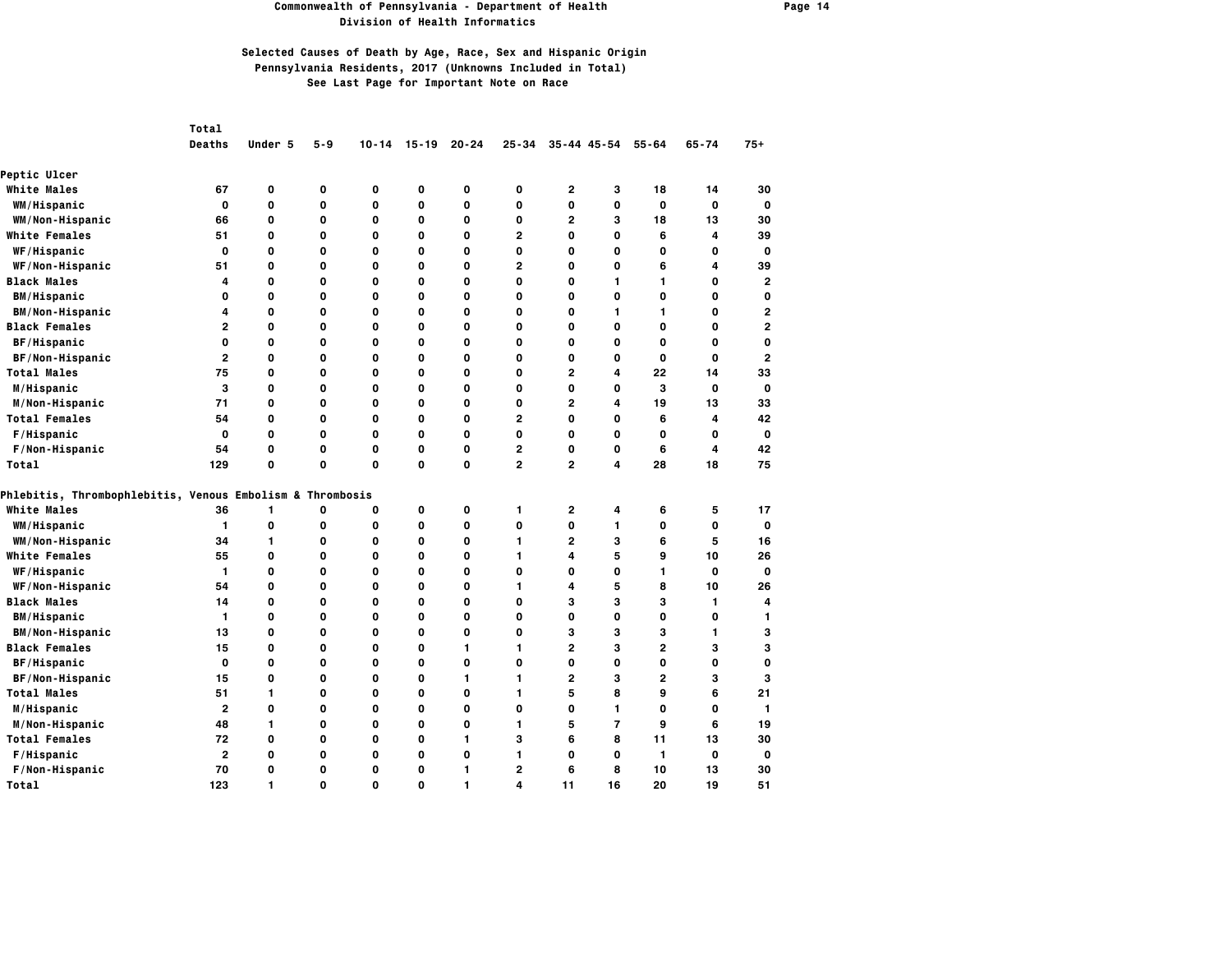#### **Commonwealth of Pennsylvania - Department of Health Page 15 Division of Health Informatics**

|                                                 | Total        |          |             |           |             |           |              |                |                 |                         |                |                |
|-------------------------------------------------|--------------|----------|-------------|-----------|-------------|-----------|--------------|----------------|-----------------|-------------------------|----------------|----------------|
|                                                 | Deaths       | Under 5  | $5 - 9$     | $10 - 14$ | $15 - 19$   | $20 - 24$ | $25 - 34$    |                | $35 - 44$ 45-54 | $55 - 64$               | $65 - 74$      | $75+$          |
| <b>Multiple Sclerosis</b>                       |              |          |             |           |             |           |              |                |                 |                         |                |                |
| <b>White Males</b>                              | 68           | 0        | 0           | 0         | 0           | 0         | $\mathbf{o}$ | з              | 9               | 20                      | 17             | 19             |
| WM/Hispanic                                     | 0            | 0        | 0           | 0         | 0           | 0         | $\mathbf{o}$ | 0              | 0               | 0                       | 0              | 0              |
| WM/Non-Hispanic                                 | 68           | 0        | $\mathbf 0$ | 0         | $\mathbf 0$ | 0         | $\mathbf 0$  | 3              | 9               | 20                      | 17             | 19             |
| <b>White Females</b>                            | 159          | 0        | O           | 0         | O           | 0         | 1            | 2              | 14              | 44                      | 52             | 46             |
| WF/Hispanic                                     | 0            | 0        | 0           | 0         | $\mathbf 0$ | 0         | $\mathbf{o}$ | 0              | $\mathbf{o}$    | $\mathbf{o}$            | 0              | $\mathbf 0$    |
| WF/Non-Hispanic                                 | 159          | 0        | O           | 0         | $\mathbf 0$ | 0         | 1            | $\overline{2}$ | 14              | 44                      | 52             | 46             |
| <b>Black Males</b>                              | 10           | 0        | 0           | 0         | 0           | 0         | $\mathbf{o}$ | 0              | 1               | 6                       | з              | $\mathbf 0$    |
| <b>BM/Hispanic</b>                              | $\mathbf 0$  | 0        | $\mathbf 0$ | 0         | 0           | 0         | $\mathbf{o}$ | 0              | $\mathbf{o}$    | 0                       | 0              | $\mathbf 0$    |
| <b>BM/Non-Hispanic</b>                          | 10           | 0        | 0           | 0         | O           | 0         | 0            | 0              | 1               | 6                       | 3              | $\mathbf 0$    |
| <b>Black Females</b>                            | 16           | 0        | O           | 0         | 0           | 0         | $\mathbf{o}$ | 0              | 3               | з                       | 5              | 5              |
| <b>BF/Hispanic</b>                              | 0            | 0        | 0           | 0         | $\mathbf 0$ | 0         | $\mathbf{o}$ | 0              | 0               | $\mathbf 0$             | 0              | $\mathbf 0$    |
| BF/Non-Hispanic                                 | 16           | 0        | O           | 0         | $\mathbf 0$ | 0         | $\mathbf{o}$ | 0              | 3               | з                       | 5              | 5              |
| <b>Total Males</b>                              | 81           | 0        | O           | 0         | $\mathbf 0$ | 0         | $\mathbf{o}$ | 3              | 10              | 27                      | 22             | 19             |
| M/Hispanic                                      | O            | 0        | O           | 0         | O           | 0         | $\mathbf{o}$ | 0              | $\mathbf{o}$    | $\mathbf 0$             | $\mathbf 0$    | $\mathbf 0$    |
| M/Non-Hispanic                                  | 81           | 0        | 0           | 0         | 0           | 0         | $\mathbf{o}$ | 3              | 10              | 27                      | 22             | 19             |
| <b>Total Females</b>                            | 176          | 0        | $\mathbf 0$ | 0         | $\mathbf 0$ | 0         | 1            | $\overline{2}$ | 17              | 48                      | 57             | 51             |
| F/Hispanic                                      | 1            | 0        | O           | 0         | O           | 0         | $\mathbf{o}$ | 0              | $\mathbf{o}$    | 1                       | 0              | $\mathbf 0$    |
| F/Non-Hispanic                                  | 175          | 0        | 0           | 0         | 0           | 0         | 1            | $\mathbf{2}$   | 17              | 47                      | 57             | 51             |
| Total                                           | 257          | 0        | $\mathbf 0$ | 0         | 0           | 0         | $\mathbf{1}$ | 5              | 27              | 75                      | 79             | 70             |
| Cholelithiasis & Other Disorders of Gallbladder |              |          |             |           |             |           |              |                |                 |                         |                |                |
| White Males                                     | 62           | 0        | O           | O         | $\mathbf 0$ | 0         | $\mathbf{o}$ | 1              | $\overline{2}$  | 0                       | 11             | 48             |
| WM/Hispanic                                     | 0            | 0        | 0           | 0         | 0           | 0         | 0            | 0              | O               | 0                       | 0              | O              |
| WM/Non-Hispanic                                 | 62           | 0        | $\mathbf 0$ | 0         | $\mathbf 0$ | 0         | $\mathbf{o}$ | 1              | $\overline{2}$  | 0                       | 11             | 48             |
| <b>White Females</b>                            | 67           | 0        | 0           | 0         | 0           | 0         | 0            | 0              | 1               | 4                       | 6              | 56             |
| <b>WF/Hispanic</b>                              | 0            | 0        | 0           | 0         | 0           | 0         | 0            | 0              | 0               | 0                       | 0              | $\mathbf 0$    |
| WF/Non-Hispanic                                 | 67           | 0        | $\mathbf 0$ | 0         | $\mathbf 0$ | 0         | $\mathbf{o}$ | 0              | 1               | 4                       | 6              | 56             |
| <b>Black Males</b>                              | 9            | 0        | O           | 0         | $\mathbf 0$ | 0         | $\mathbf{o}$ | 0              | 0               | $\overline{2}$          | 5              | $\overline{2}$ |
| <b>BM/Hispanic</b>                              | 0            | 0        | 0           | 0         | O           | 0         | $\mathbf{o}$ | 0              | 0               | $\mathbf{o}$            | 0              | $\mathbf 0$    |
| <b>BM/Non-Hispanic</b>                          | 9            | 0        | O           | 0         | $\mathbf 0$ | 0         | $\mathbf{o}$ | 0              | 0               | $\overline{2}$          | 5              | $\overline{2}$ |
| <b>Black Females</b>                            | 3            | 0        | O           | 0         | $\mathbf 0$ | 0         | $\mathbf{o}$ | 0              | O               | $\mathbf{o}$            | 1              | $\overline{2}$ |
| BF/Hispanic                                     | 0            | 0        | $\mathbf 0$ | 0         | $\mathbf 0$ | 0         | $\mathbf{o}$ | 0              | $\mathbf 0$     | 0                       | 0              | $\mathbf 0$    |
| BF/Non-Hispanic                                 | з            | 0        | O           | 0         | $\mathbf 0$ | 0         | $\mathbf{o}$ | 0              | 0               | $\mathbf{o}$            | 1              | $\overline{2}$ |
| <b>Total Males</b>                              | 74           | 0        | 0           | 0         | 0           | 0         | 0            | 1              | $\mathbf{2}$    | $\mathbf{2}$            | 16             | 53             |
| M/Hispanic                                      | $\mathbf{2}$ | 0        | $\mathbf 0$ | 0         | 0           | 0         | $\mathbf{o}$ | 0              | $\mathbf 0$     | 0                       | 0              | $\overline{2}$ |
| M/Non-Hispanic                                  | 72           | 0        | 0           | 0         | 0           | 0         | 0            | 1              | $\mathbf{2}$    | $\mathbf{2}$            | 16             | 51             |
| <b>Total Females</b>                            | 73           | 0        | $\mathbf 0$ | 0         | 0           | 0         | $\mathbf{o}$ | 0              | 1               | $\overline{\mathbf{4}}$ | $\overline{7}$ | 61             |
| F/Hispanic                                      | O            | 0        | O           | 0         | $\mathbf 0$ | 0         | $\mathbf{o}$ | $\Omega$       | O               | $\mathbf{o}$            | $\mathbf 0$    | 0              |
| F/Non-Hispanic                                  | 73           | 0        | O           | 0         | 0           | 0         | $\mathbf{o}$ | 0              | 1               | 4                       | $\overline{7}$ | 61             |
| Total                                           | 147          | $\Omega$ | O           | O         | $\mathbf 0$ | 0         | $\Omega$     | 1              | 3               | 6                       | 23             | 114            |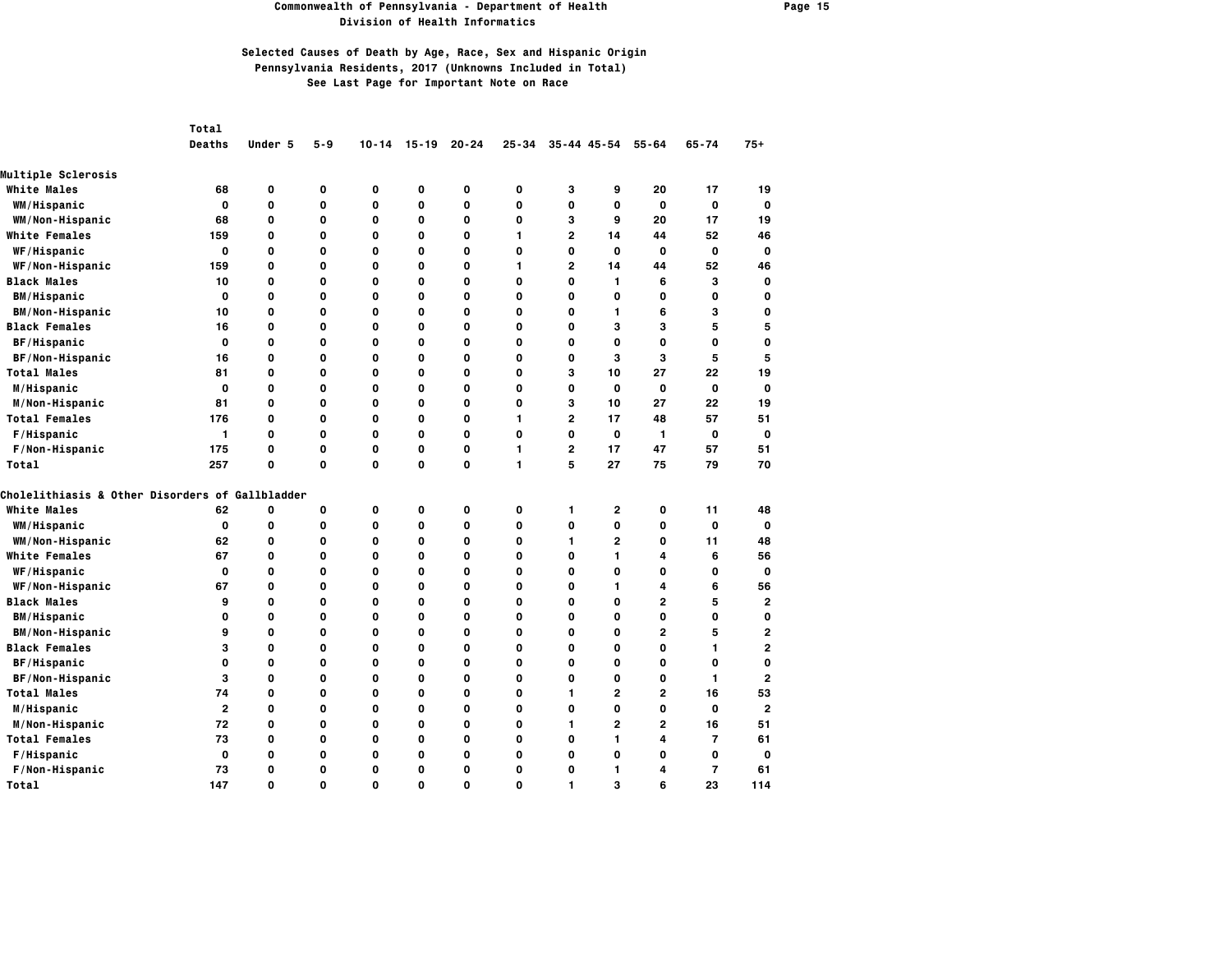### **Commonwealth of Pennsylvania - Department of Health Page 16 Division of Health Informatics**

|                        | Total          |                |             |                |             |                |                |                |                     |                |                |                |
|------------------------|----------------|----------------|-------------|----------------|-------------|----------------|----------------|----------------|---------------------|----------------|----------------|----------------|
|                        | Deaths         | Under 5        | $5 - 9$     | $10 - 14$      | $15 - 19$   | $20 - 24$      | $25 - 34$      |                | $35 - 44$ $45 - 54$ | $55 - 64$      | $65 - 74$      | $75+$          |
| Hernia                 |                |                |             |                |             |                |                |                |                     |                |                |                |
| <b>White Males</b>     | 29             | 0              | 0           | 0              | 0           | 0              | $\mathbf{o}$   | 0              | 0                   | 4              | 4              | 21             |
| WM/Hispanic            | O              | 0              | O           | 0              | O           | 0              | $\mathbf{o}$   | 0              | O                   | $\mathbf{o}$   | $\mathbf 0$    | $\mathbf 0$    |
| WM/Non-Hispanic        | 29             | 0              | $\mathbf 0$ | 0              | $\mathbf 0$ | 0              | $\mathbf{o}$   | 0              | 0                   | 4              | 4              | 21             |
| <b>White Females</b>   | 54             | 0              | $\mathbf 0$ | 0              | $\mathbf 0$ | 0              | $\mathbf{o}$   | 0              | O                   | 1              | 8              | 45             |
| WF/Hispanic            | $\mathbf{2}$   | 0              | O           | 0              | O           | 0              | $\mathbf{o}$   | 0              | O                   | $\mathbf{o}$   | 1              | $\mathbf{1}$   |
| WF/Non-Hispanic        | 52             | 0              | 0           | 0              | 0           | 0              | 0              | 0              | 0                   | 1              | $\overline{7}$ | 44             |
| <b>Black Males</b>     | $\mathbf{2}$   | 0              | $\mathbf 0$ | 0              | $\mathbf 0$ | 0              | $\mathbf{o}$   | 0              | 0                   | 0              | 0              | $\overline{2}$ |
| <b>BM/Hispanic</b>     | 0              | 0              | $\mathbf 0$ | 0              | $\mathbf 0$ | 0              | $\mathbf{o}$   | 0              | 0                   | 0              | 0              | $\mathbf 0$    |
| <b>BM/Non-Hispanic</b> | 2              | 0              | 0           | 0              | O           | 0              | 0              | 0              | 0                   | 0              | 0              | $\overline{2}$ |
| <b>Black Females</b>   | $\overline{2}$ | 0              | $\mathbf 0$ | 0              | $\mathbf 0$ | 0              | $\mathbf 0$    | 0              | $\mathbf 0$         | $\mathbf 0$    | 1              | 1              |
| BF/Hispanic            | 0              | 0              | O           | 0              | $\mathbf 0$ | 0              | $\mathbf{o}$   | 0              | 0                   | $\mathbf{o}$   | 0              | $\mathbf 0$    |
| BF/Non-Hispanic        | $\overline{2}$ | 0              | $\mathbf 0$ | 0              | $\mathbf 0$ | 0              | $\mathbf{o}$   | 0              | 0                   | 0              | 1              | 1              |
| <b>Total Males</b>     | 33             | 0              | $\mathbf 0$ | 0              | $\mathbf 0$ | 0              | $\mathbf{o}$   | 0              | $\mathbf 0$         | 6              | 4              | 23             |
| M/Hispanic             | $\mathbf{2}$   | 0              | 0           | 0              | O           | 0              | $\mathbf{o}$   | 0              | 0                   | $\mathbf{2}$   | 0              | $\mathbf 0$    |
| M/Non-Hispanic         | 31             | 0              | 0           | 0              | 0           | 0              | 0              | 0              | 0                   | 4              | 4              | 23             |
| <b>Total Females</b>   | 59             | 0              | $\mathbf 0$ | 0              | $\mathbf 0$ | 0              | $\mathbf{o}$   | 0              | O                   | $\mathbf{2}$   | 9              | 48             |
| F/Hispanic             | 4              | 0              | O           | 0              | O           | 0              | $\mathbf{o}$   | 0              | O                   | $\mathbf{1}$   | 1              | $\overline{2}$ |
| F/Non-Hispanic         | 55             | 0              | O           | 0              | 0           | 0              | $\mathbf{o}$   | 0              | 0                   | 1              | 8              | 46             |
| Total                  | 92             | 0              | $\mathbf 0$ | 0              | $\mathbf 0$ | $\mathbf 0$    | $\mathbf 0$    | 0              | $\mathbf{o}$        | 8              | 13             | 71             |
| Epilepsy               |                |                |             |                |             |                |                |                |                     |                |                |                |
| <b>White Males</b>     | 33             | 0              | 0           | 0              | з           | З              | 1              | 1              | 1                   | 9              | 6              | 9              |
| WM/Hispanic            | $\mathbf{1}$   | 0              | 0           | 0              | $\mathbf 0$ | 0              | $\mathbf{o}$   | 0              | O                   | $\mathbf{o}$   | 0              | 1              |
| WM/Non-Hispanic        | 32             | 0              | 0           | 0              | з           | з              | 1              | 1              | 1                   | 9              | 6              | 8              |
| <b>White Females</b>   | 25             | 1              | O           | 2              | O           | $\overline{2}$ | $\mathbf{o}$   | 1              | 4                   | 4              | 2              | 9              |
| WF/Hispanic            | O              | O              | O           | 0              | $\mathbf 0$ | 0              | $\mathbf{o}$   | 0              | O                   | $\mathbf{o}$   | O              | $\mathbf 0$    |
| WF/Non-Hispanic        | 25             | 1              | O           | 2              | $\mathbf 0$ | $\overline{2}$ | $\mathbf{o}$   | 1              | 4                   | 4              | 2              | 9              |
| <b>Black Males</b>     | 10             | 0              | 1           | 0              | $\mathbf 0$ | 0              | $\overline{2}$ | 0              | 1                   | $\overline{2}$ | 1              | 3              |
| <b>BM/Hispanic</b>     | 0              | 0              | O           | 0              | O           | 0              | $\mathbf{o}$   | 0              | O                   | $\mathbf{o}$   | O              | 0              |
| <b>BM/Non-Hispanic</b> | 10             | 0              | 1           | 0              | 0           | 0              | $\overline{2}$ | 0              | 1                   | $\overline{2}$ | 1              | 3              |
| <b>Black Females</b>   | 8              | 0              | $\mathbf 0$ | 0              | $\mathbf 0$ | 0              | $\mathbf{1}$   | 1              | $\overline{2}$      | 0              | 0              | 4              |
| BF/Hispanic            | 0              | $\Omega$       | 0           | 0              | O           | 0              | $\mathbf{o}$   | 0              | O                   | 0              | 0              | $\mathbf 0$    |
| BF/Non-Hispanic        | 8              | O              | $\mathbf 0$ | 0              | 0           | 0              | $\mathbf{1}$   | 1              | $\mathbf{2}$        | $\mathbf 0$    | 0              | 4              |
| <b>Total Males</b>     | 45             | O              | 1           | O              | 3           | 4              | 3              | $\overline{2}$ | $\overline{2}$      | 11             | $\overline{7}$ | 12             |
| M/Hispanic             | 3              | 0              | O           | 0              | O           | 1.             | $\mathbf{o}$   | 1              | O                   | $\mathbf{o}$   | O              | 1              |
| M/Non-Hispanic         | 42             | 0              | 1           | 0              | 3           | 3              | 3              | 1              | $\overline{2}$      | 11             | $\overline{7}$ | 11             |
| <b>Total Females</b>   | 37             | $\overline{2}$ | $\mathbf 0$ | 2              | $\mathbf 0$ | $\overline{2}$ | 1              | $\overline{2}$ | $\overline{7}$      | 4              | $\overline{2}$ | 15             |
| F/Hispanic             | $\mathbf{2}$   | 0              | O           | O              | O           | 0              | $\mathbf{o}$   | 0              | 1                   | $\mathbf{o}$   | O              | 1              |
| F/Non-Hispanic         | 34             | $\overline{2}$ | 0           | 2              | 0           | $\mathbf{2}$   | 1              | 2              | 6                   | 4              | $\mathbf{2}$   | 13             |
| Total                  | 82             | $\overline{2}$ | 1           | $\overline{2}$ | 3           | 6              | 4              | 4              | 9                   | 15             | 9              | 27             |